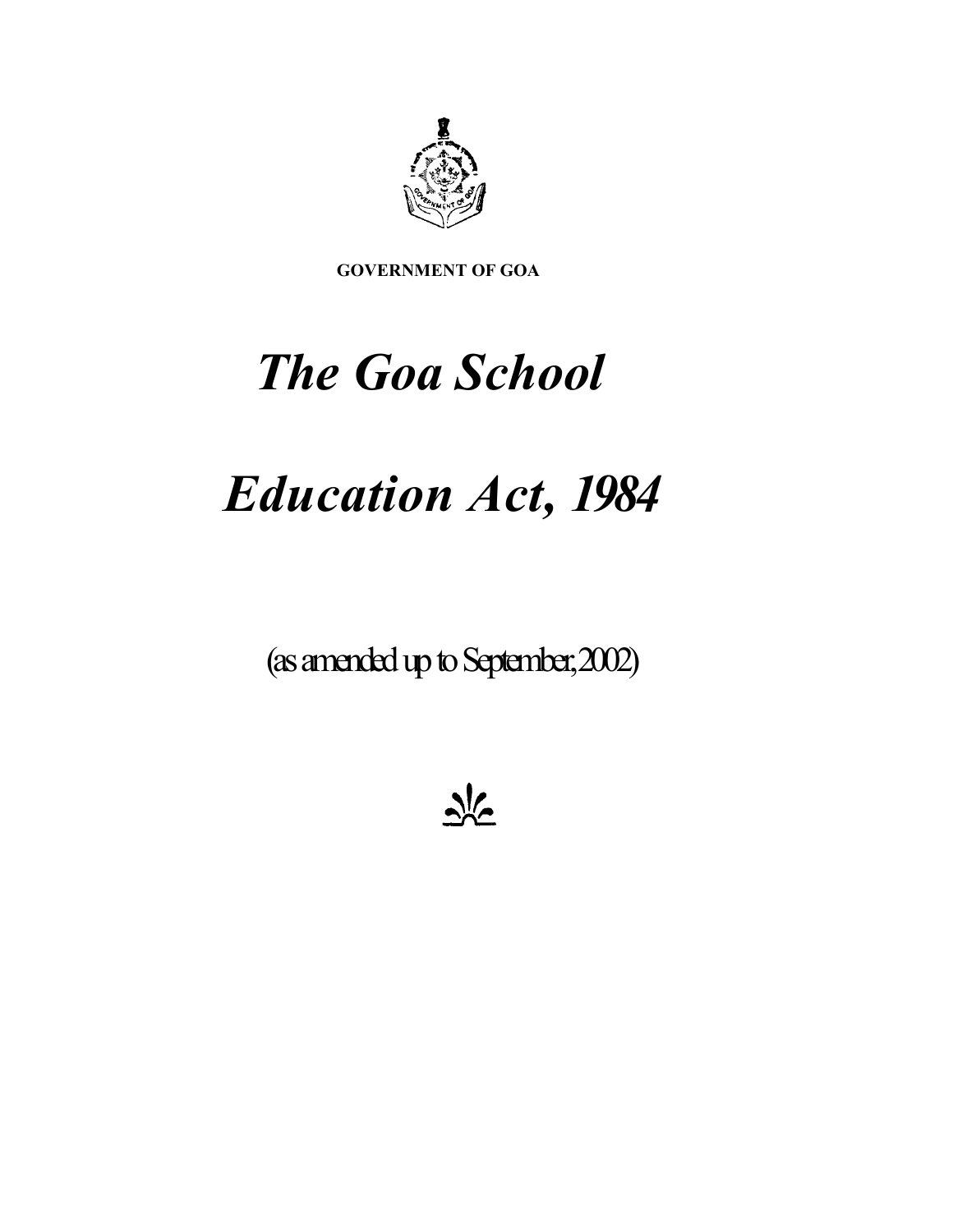#### GOVERNMENT OF GOA, DAMAN AND DIU

Education Department

#### **Notification**

#### LD/4/7/84-(D)

 Daman and Diu on the 19th day of January, 1984 and assented to by the The following Act which was passed by the Legislative Assembly of Goa, President of India on 1st June, 1985, is hereby republished for the general information of the public.

B. S. Subbanna, Under Secretary (Drafting) to the Government of Goa, Daman and Diu.

Panaji, 24th July, 1985.

#### The Goa, Daman and Diu School Education Act, 1984

#### $AN$ (Act No. 15 of 1985) **ACT**

to provide for better organisation and development of School Education in the Union Territory of Goa, Daman and Diu and for matters connected therewith of incidental thereto.

Thirty fourth Year of the Republic of India as follows:<br>CHAPTER I Be it enacted by the Legislative Assembly of Goa, Daman and Diu in the

## Preliminary

 1. **Short title, extent and commencement.-** (1) This Act may be called the Goa, Daman and Diu School Education Act, 1984.

(2) It extends to the whole of the Union territory of Goa, Daman and Diu.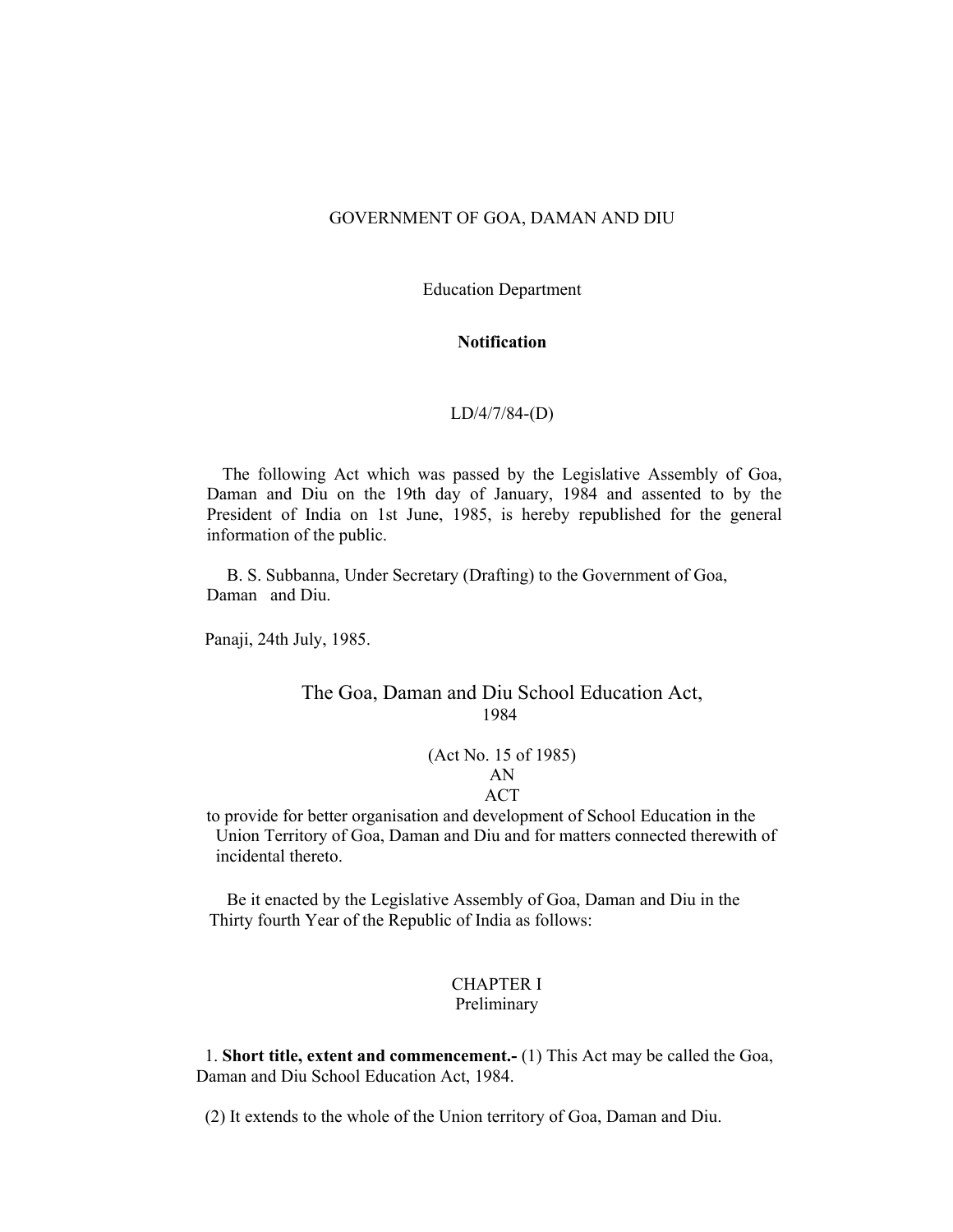(3) It shall came into the force on such date as the Administrator may, by notification, appoint and different dates may be appointed for different provisions of this Act, and any reference to the commencement of this Act, in relation to any provision thereof shall be construed as a reference to the date on which that provision comes into force.

2. **Definitions**.- In this Act, unless the context otherwise requires,

(a) 'Administrator" means the Administrator of the Union territory appointed by the President under article 239 of the Constitution;

(b) "Advisory Board" means the Board as constituted under section 24 of this Act;

 (c) "aid" means any aid granted to a recognised school by the Administrator, or any other authority designated by the Administrator;

(d) 'aided school" means a recognised private school which is receiving aid from the Administrator or any other authority designated by the Administrator;

(e) "appropriate authority" means the Administrator or any other officer authorised by him in this behalf;

(f) "Director" means the Director of Education, Government of Goa, Daman and Diu, and includes any other officer authorised by him to perform all or any of the functions of the Director under this Act;

(g) "employee" means a teacher and includes every other employee working in a recognised school;

(h) "existing employee" means an employee of an existing school who is employed in such a school immediately before the commencement of this Act;

(i) "existing school" means a recognised school which is in existence at the commencement of this Act;

(j) "Government" means the Government of Goa, Daman and Diu;

(k) "Head of school" means the principal academic officer, by whatever, name called, of a recognised school;

(1) "local authority" means

 municipal council concerned; (i) in relation to an area within the local limits of a municipal council constituted under the Goa, ActNo.7 Daman and Diu Municipalities Act, 1968, the of 1969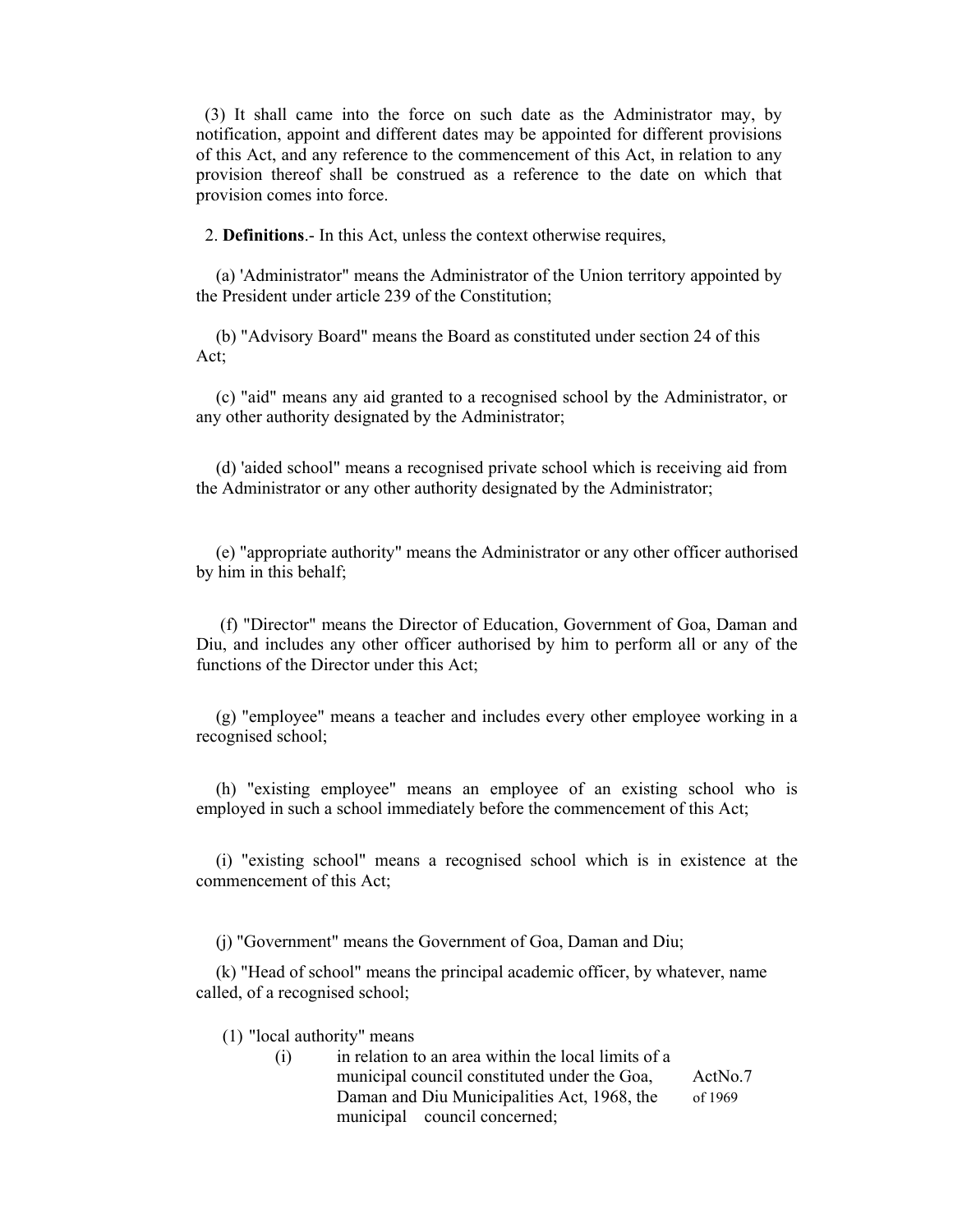Regulations, 1962, the Village Panchayat concerned; . (ii) in relation to an area within the local limits of a Village Panchayat constituted under the Act No. 9 Goa, Daman and Diu Village Panchayat of 1962

.

 (m) "manager" in relation to a school, means the person by whatever name called, who is entrusted, either on the date on which this Act comes into force or, as the case may be, under a scheme of management made under section 6 with the management of the affairs of that school.

 (n) "managing committee" means the body of individuals which is entrusted with the management of any recognised private school;

 (o) "minority school" means a school established and administered by a minority having the right to do so under clause (1) of article 30 of the Constitution;

(p) "notification" means a notification published in the Official Gazette;

(q) "prescribed" means prescribed by rules made under this Act;

 (r) "private school " means a school which is not run by the Central Government, Administrator, or any other authority designated or sponsored by the Central Government or Administrator;

 of Secondary Education, Council for School Certificate Examinations or the Goa, Daman and Diu Board of Secondary and Higher Secondary Education or any other Board recognised by the Administrator or any other officer authorised by him (s) "public examination" means an examination conducted by the Central Board in this behalf;

 (t) "recognised school" means a school recognised by the appropriate authority;

 school, and also includes any other institution which imparts education or training below the degree level, but does not include an institution which imparts technical " (u) school" includes a pre-primary, primary, high school and higher secondary education;]

 (v) "school property" means all movable and immovable property belonging to, or in the possession of, the school and all other rights and interests, in, or arising out of, such property, and includes land, building and its appurtenances, playgrounds, hostels, furniture, books, apparatus, maps, equipment, utensils, cash, reserve funds, investments and bank balances;

(w) "teacher" includes the Head of a school;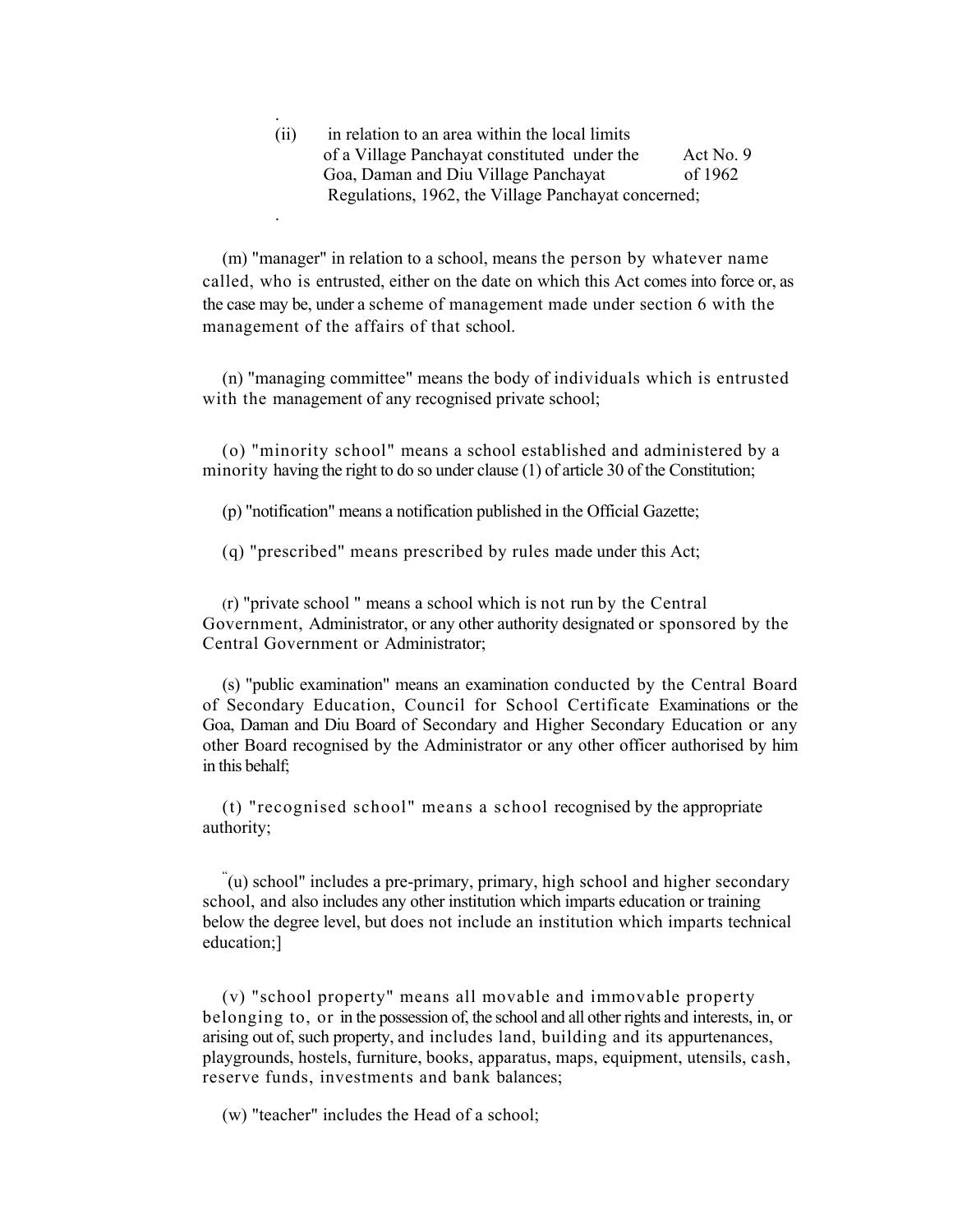- (x) "Tribunal" means the Administrative Tribunal constituted under the Goa, Act No.6 Daman and Diu Administrative Tribunal Act, 1965; of 1965.
- (y) "unaided minority school" means a recognised minority school which does not receive any aid;
- (z) "Union territory" means the Union territory of Goa, Daman and Diu.

\_\_\_\_\_\_\_\_\_\_\_\_\_\_\_\_\_\_\_\_\_\_\_\_\_\_\_\_\_\_\_\_\_\_\_\_\_\_\_\_\_\_\_\_\_\_\_\_\_\_\_\_\_\_\_\_\_\_\_\_\_

 Series I No. 23 dated 13-9-2000 (Extraordinary 3)]. The original clause reads as 'Clause (u) substituted by (Amendment) Act, 2000 (Act 26 of 2000) [0. G. follows.

 "(u) school" includes a pre-primary, primary, middle, secondary and higher secondary school and also includes any other institution which imparts education or training below the degree level, but does not include an institution which imparts technical education;"

#### CHAPTER II

#### Establishment, recognition, affiliation, management of, and aid to Schools

 **3. Power of Administrator to specify the scales of pay of teachers of unaided schools.-**The Administrator shall by notification, specify the minimum scales of pay of the teachers of schools whether recognised or not.

 to enable the Government to provide for the planned development of school education in Goa, every individual, association of individuals, society or school shall, before establishing such school or opening additional classes in 2[ 4.**Power of Government to regulate education in schools.-** (1) With a view Trust, desiring to establish a school or to open additional classes in an existing an existing school, as the case may be,

 $\mathcal{L}_\text{max}$  and  $\mathcal{L}_\text{max}$  and  $\mathcal{L}_\text{max}$  and  $\mathcal{L}_\text{max}$  and  $\mathcal{L}_\text{max}$ 

.

 2 Section 4 has been substituted by (Amendment) Act, 1998 (Act 22 of 1998) 2)] Earlier the same has of 1990. The original section 4 reads as (0. G. Series I No. 22 dated 2-9-1998 (Extraordinary No. 2)] Earlier the same hasbeen amended by (Amendment) Act No. 1 of 1990. The original section 4 reads asfollows:

 **"4. Power of Government to regulate education in schools.-** (1) The Government may regulate education in all the schools in the Union territory in accordance with the provisions of this Act and the rules made thereunder

 (2) The Government may establish and maintain any school in the Union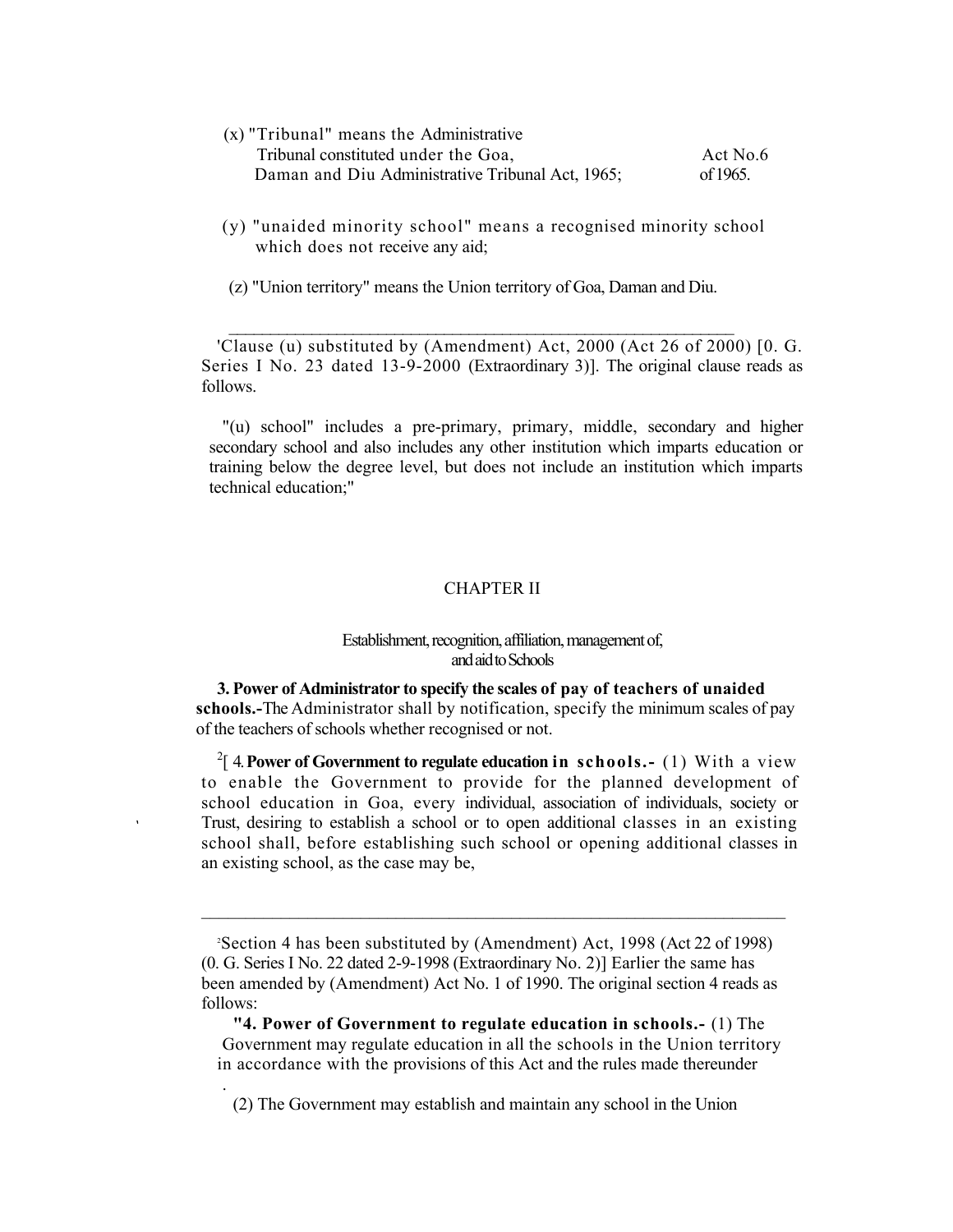territory or may permit any person or local authority to establish and maintain of this Act and the rules made thereunder. any school in the Union territory, subject to compliance with the provisions

 (3) On and from the commencement of this Act and subject to the provisions or the opening of a class or section of a class or the closing down of an existing class or any section of an existing class in any existing school in the Union than in accordance with the provisions of this Act or the rules made thereunder shall not be recognised by the appropriate authority." of clause (1) of article 30 of the Constitution, the establishment of a new school territory, shall be subject to the provisions of this Act and the rules made thereunder and any school or class or section established or opened otherwise

 apply to the Director in writing in such manner and on payment of such fees as may be prescribed.

 application made to him and after making *such* inquiries as he may think fit, permit the made, to establish a school or open additional classes in an existing school, as the case may be, in the zone and the area applied for: (2)The Director may, after considering the particulars specified in the individual, association of individuals, Society or Trust by whom the application was

 Provided that the Director shall, if he is of the opinion that the number of schools existing in the zone or the area where the school is proposed to be established or where additional classes are proposed to be opened, are sufficient to meet the needs of that zone or the area, inform the applicants that the establishing of the school or opening of additional classes in the existing school, as the case may be, in the zone or the area would not be in public interest and may indicate any other zone or area which in his opinion, needs a new school or additional classes, as the case may be, or may reject the application.

 (3) On and from the date of commencement of the Goa School Education (Amendment) Act,1998, the establishment of a new school or the opening of a class or section of a class or the closing down of an existing class or any section of an existing class in any existing school in the State of Goa, shall be subject to the provisions of the Act and the rules made thereunder and any school or class or section established or opened otherwise than in accordance with the provisions of the Act or the rules made thereunder shall not be recognised by the appropriate authority.

 (4)Any person or persons or the Secretary of the Society or the Trust, as the case may prior permission of the Director, shall on conviction be punishable with imprisonment for a term which may extend to six months or fine which may extend to fifty thousand rupees or with both, and the school or class so established shall be closed and students readmitted to the nearest school.] be, establishing a school, or opening additional classes in an existing school, without the

 made to it in the prescribed form and in the prescribed manner, recognize any (5.) **Recognition of schools.-** (1) The appropriate authority may, on an application school: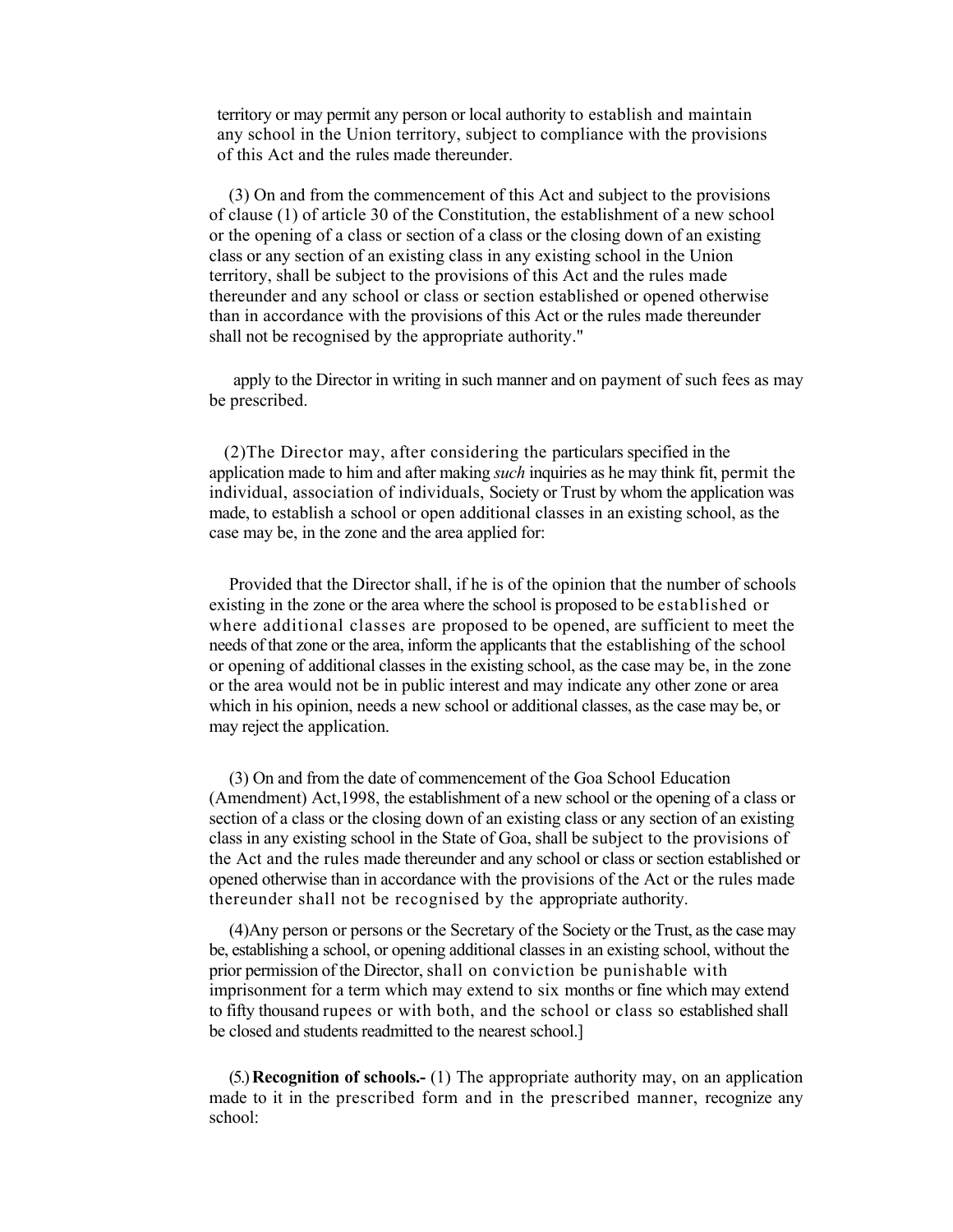Provided that no school shall be recognised unless-

 salaries and allowances and other benefits to its employees as prescribed; (a) it has such funds to ensure its financial stability which regulate payment of

(b) it has a scheme of management as required by section 6;

 among other factors, to the number, age and sex of the pupils attending it; (c) it has suitable or adequate accommodation and sanitary facilities having regard

(d) it provides for approved course of study and efficient instructions;

(e) it has teachers with prescribed qualification;

(f) it has the prescribed facilities for physical education, library service,

laboratory work, workshop practice and co-curricular activities; and

 (g) it. gives an undertaking that it will follow the provisions of this Act and the rules made thereunder.

 the appropriate authority and the decision thereon shall be communicated to the applicant within a period of four months from the date of the receipt of the application and where recognition is not granted, the reasons for not granting such recognition shall also be communicated to the applicant within the said period. Every application for recognition of a school shall be entertained and considered by

 (3) Where the managing committee of a school obtains recognition by fraud, recognition, the school fails to continue to comply with any of the conditions specified in the proviso to sub-section (1), the authority granting the recognition granted to such school under sub-section (1). misrepresentation or suppression of material particulars, or where after obtaining may, after giving the managing committee of the school a reasonable opportunity of showing cause against the proposed action, withdraw the recognition

(4) The recognition granted under sub-section (1) shall not, by itself, entitle any school to receive aid.

 this Act shall be deemed to have been recognised under this section and every such school shall be subject to the provisions of this Act and the rules made thereunder: (5) Every existing school which is receiving aid as on the date of coming into force of

 Provided that where any such school does not satisfy any of the conditions specified in the proviso to sub-section (1), the prescribed authority may, by order, require the the period specified in the order and if any such condition is not satisfied within the school to satisfy such conditions and such other conditions as may be prescribed within period so specified, recognition may be withdrawn from such school:

 Provided further that where any recognised school does not, at the commencement of this Act, satisfy any of the conditions specified in the proviso to sub-section (1), the prescribed authority may, by order, require the school to satisfy, within the period specified therein such conditions and such other prescribed conditions as may be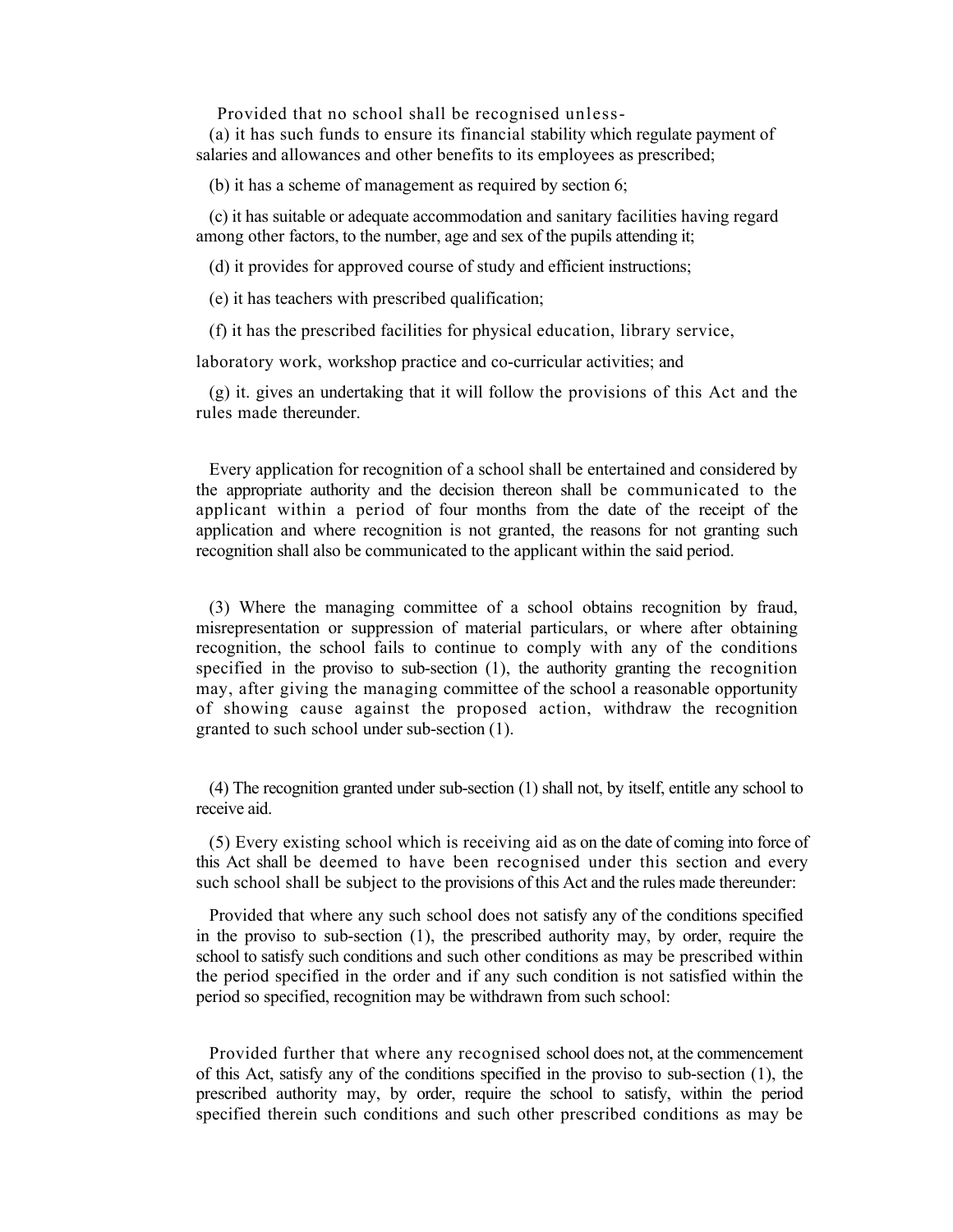specified in the order and if any such condition is not satisfied within the period so specified recognition may be withdrawn from such school.

 $3$ ["(6) The prescribed authority may, by order grant recognition to any school which had not obtained recognition earlier for any genuine reasons if the school satisfies the conditions specified in the proviso to sub-section (1) and makes an application in the prescribed form and in the prescribed manner for recognition."]

 6.**Scheme of Management.-** Notwithstanding anything contained in any other law for the time being in force or in any instrument having effect by virtue of any such law, the managing committee of every recognised school shall make, in accordance with the rules made under this Act a scheme of management for such school:

 Provided that in the case of a recognised school which does not receive any aid, the scheme of management shall apply with such variations and modifications as may be prescribed.

 appropriation made by law as aid to recognised schools such sums of money as it 7.**Aid to recognised schools.-** (1) Any authority specified in clause (c) of section 2 may grant, out of the funds made available to it for the purpose, after due may consider necessary:

 $3$  Sub-section (6) inserted by (Amendment Act, 2000 (Act 26 of 2000) [O.G. Series I No. 23 dated 13-9-2000 (Extraordinary 3)]

 $\overline{\phantom{a}}$  , and the contribution of the contribution of the contribution of the contribution of the contribution of the contribution of the contribution of the contribution of the contribution of the contribution of the

 Provided that no existing school receiving aid, immediately before the commencement of this Act, shall be eligible for continuance of such aid unless it complies with, within such period as may be specified by the aforesaid authority, made under this Act relating to the grant or continuance of such aid. the conditions specified in the proviso to sub-section (1) of section 5 and the rules

 violation of any of the provisions of this Act or the rules made thereunder: (2) The authority competent to grant the aid may stop, reduce, or suspend aid for

on a reasonable opportunity of showing cause against such stoppage,<br>reduction or suspension has been given to the management.<br>(3) The aid may cover such part of the expenditure of the schools as may be suspension has been given to the management. Provided that no such aid shall be stopped, reduced or suspended unless

(3) The aid may cover such part of the expenditure of the schools as may be prescribed.

 (4) No payment, out of the aid given for salary, allowance and provident fund of employees of the school, shall be made for any other purpose.

 made available to recognised schools by the authority specified in clause (c) of (5) No unrecognised school shall be eligible to receive any aid or any benefit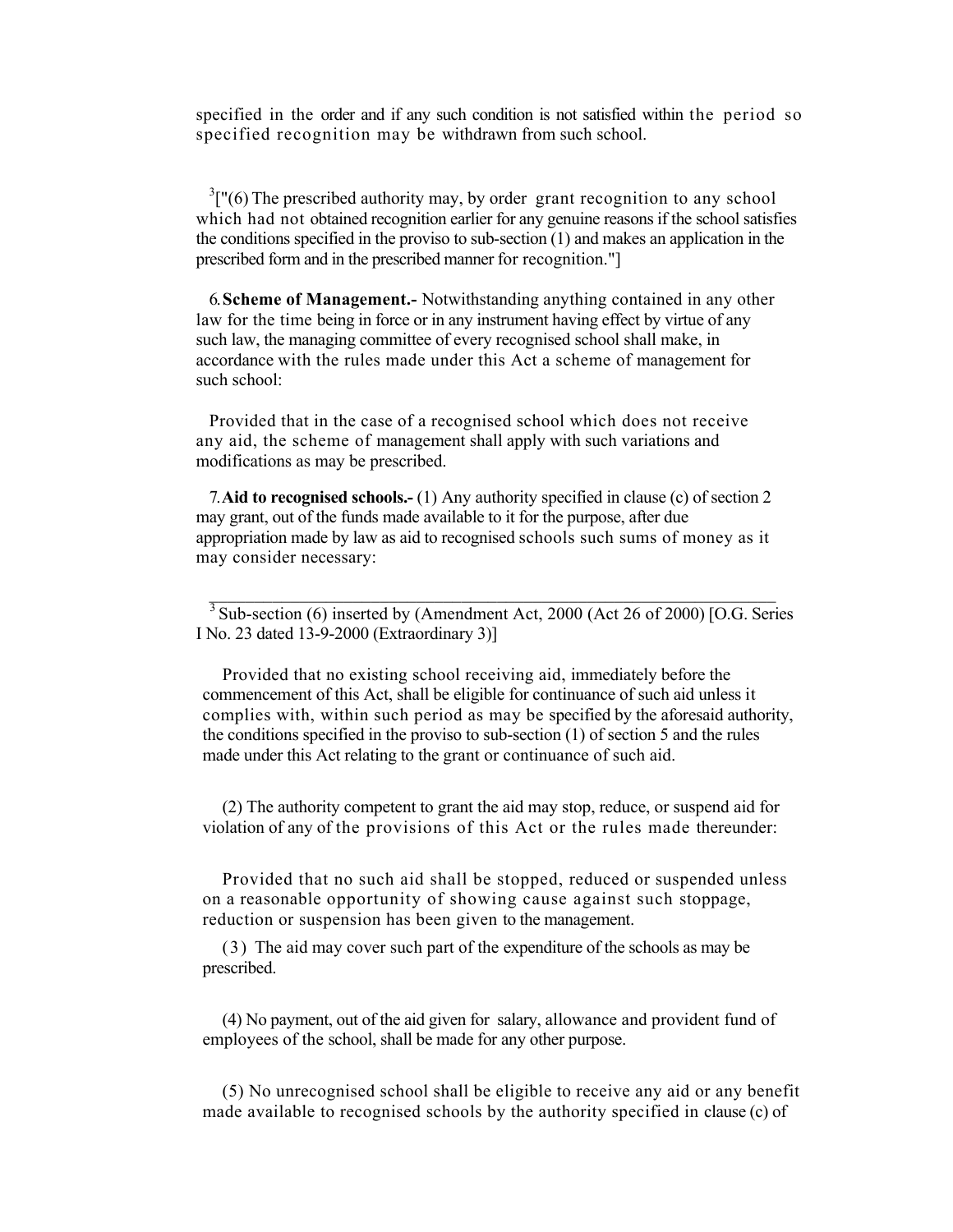section 2.

 8.**Affiliations.-** For the purpose of any public examination every recognised higher secondary school shall be affiliated to one or more of the Board, or Council conducting such examinations and shall fulfill the conditions specified by the Board or Council in this behalf:

 Provided that no Board or Council conducting any public examination shall affiliate any school unless such school has been recognised under this Act and. such recognition is in force.

 (2) The students of recognised higher secondary schools shall be prepared for, and presented to, the public examinations or such other form of evaluation held or made for the students of such schools.

 (3) Save as otherwise provided in sub-section (2), the students of every recognised school shall be

- (a) prepared for, and presented to, such public examination as may be held by the Directorate or any other officer or authority specified by the Administrator, or
- (b) subjected to such internal evaluation or assessment as may be prescribed.

#### CHAPTER III

#### School Property

 **9. School Property.-** (1) The Management of every aided school shall maintain in the prescribed form a proper record of its property and such record shall be kept for inspection at the time of regular schools inspection.

 (2) No aided school shall transfer any property if, by such transfer, any of the facilities referred to in the proviso to sub-section (1) of section 5 is likely to be prejudicially, affected.

 force, no transfer, mortgage or lease of any movable or immovable property of an aided school, not being the property specified in rules, shall be made except with the (3) Notwithstanding anything contained in any other law for the time being in previous permission of the appropriate authority:

 Provided that where the appropriate authority omits or fails to dispose of the application for such permission within sixty days from the date of receipt of the application in this behalf the permission shall, on the expiry of the said period of sixty days, be deemed to have been granted.

(4) Any transaction made in contravention of the provisions of sub-section (3), shall be void.

10. **School Fund and School Staff Account Fund.-'** (1) In every aided school, there shall be two Funds to be called, respectively, the "School Fund" and the "School Staff Account Fund".

(2) There shall be credited to the School Fund.-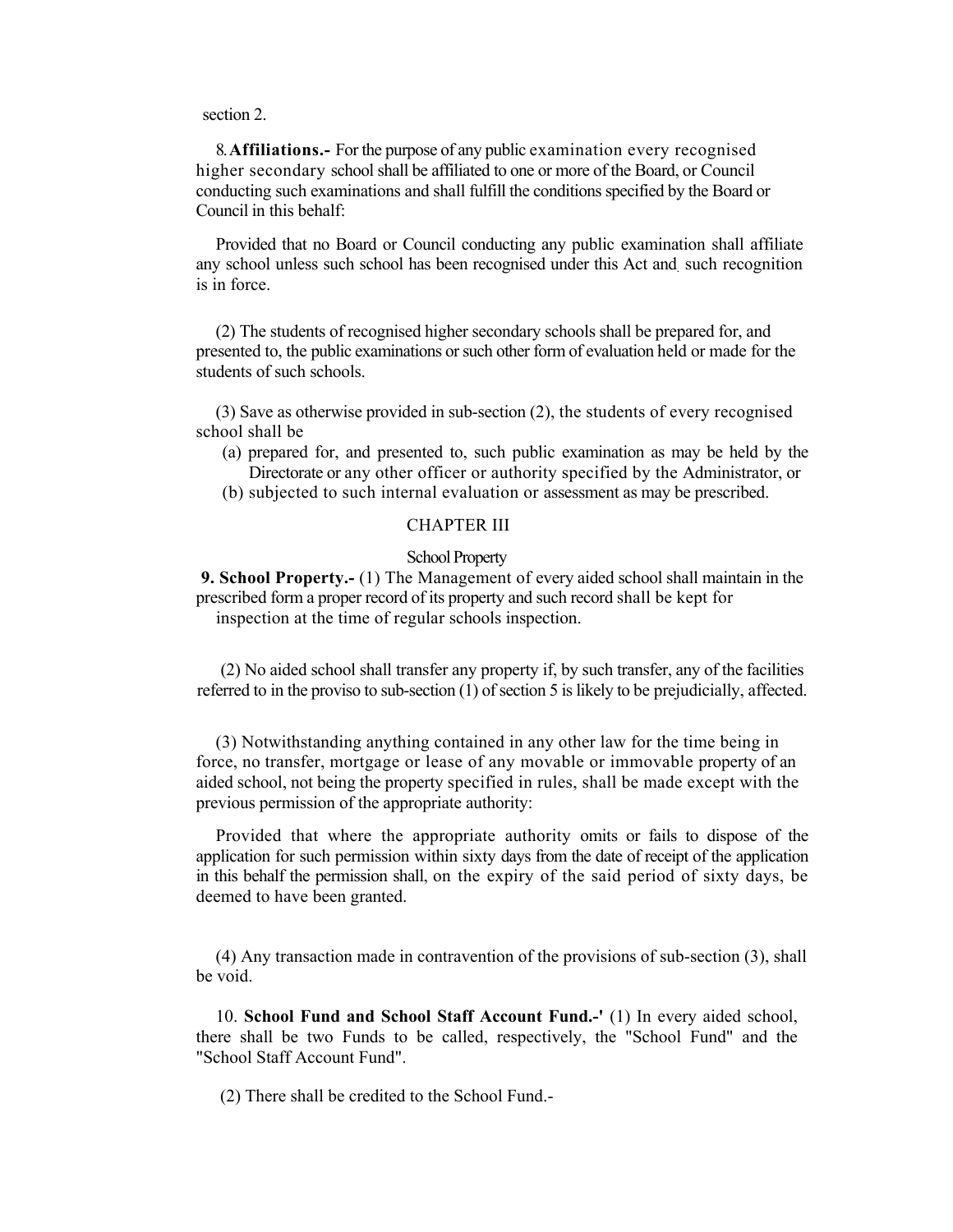- (a) any aid (other than maintenance grant) granted under section 7;
- (b) income other than income from fees accruing to the school;
- (c) any other contributions, endowments and the like.
- (3) There shall be credited to the School Staff Account Fund,-
- (a)the aid granted by the Administrator by way of maintenance grant;
- (b) income accruing to the school by way of fees.

(4) The School Fund and all other funds, including the Pupils' Fund, established with the approval of the Administrator, shall be accounted for and operated in accordance with the rules made unde this Act.

(5) In every recognised unaided school, there shall be a fund, to be called the "Recognised Unaided. School Fund", and there shall be credited thereto income accruing to the school,

(a) by way of fees or.other charges,

(b) save as otherwise provided in clause (a),. charges and payments which may be realised by the school for other specified purposes, and

(c) any other contributions, endowments, gifts and the like.

(6) (a) income derived by unaided schools by way of fees or other charges shall be utilised only for such educational purposes as may be prescribed;

(b) save as otherwise provided in clause (a) charges and payments realised and all other contributions, endowments and gifts received by the school shall be utilised only for the specific purpose for which they were realised or received.

(7) The managing committee of every recognised private school shall file every year with the Director such duly audited financial and/other returns as may be prescribed, and every such return shall be audited by such authority as may be prescribed.

### CHAPTER IV

#### Terms and conditions of service of employees of recognised private schools

11. T**erms and conditions of service of employees of recognised private schools**.- (1) The Government may make rules regulating the recruitment, minimum qualifications for recruitment, and the conditions of service of employees of recognised private schools:

 Provided that neither the salary nor the rights in respect of leave of absence, age of retirement and pension of an employee in the employment of an existing school at the commencement of this Act shall be varied to the disadvantage of such employee:

 Provided further that every such employee shall be entitled to opt for the terms and conditions of service as were applicable to him immediately before the commencement of this Act.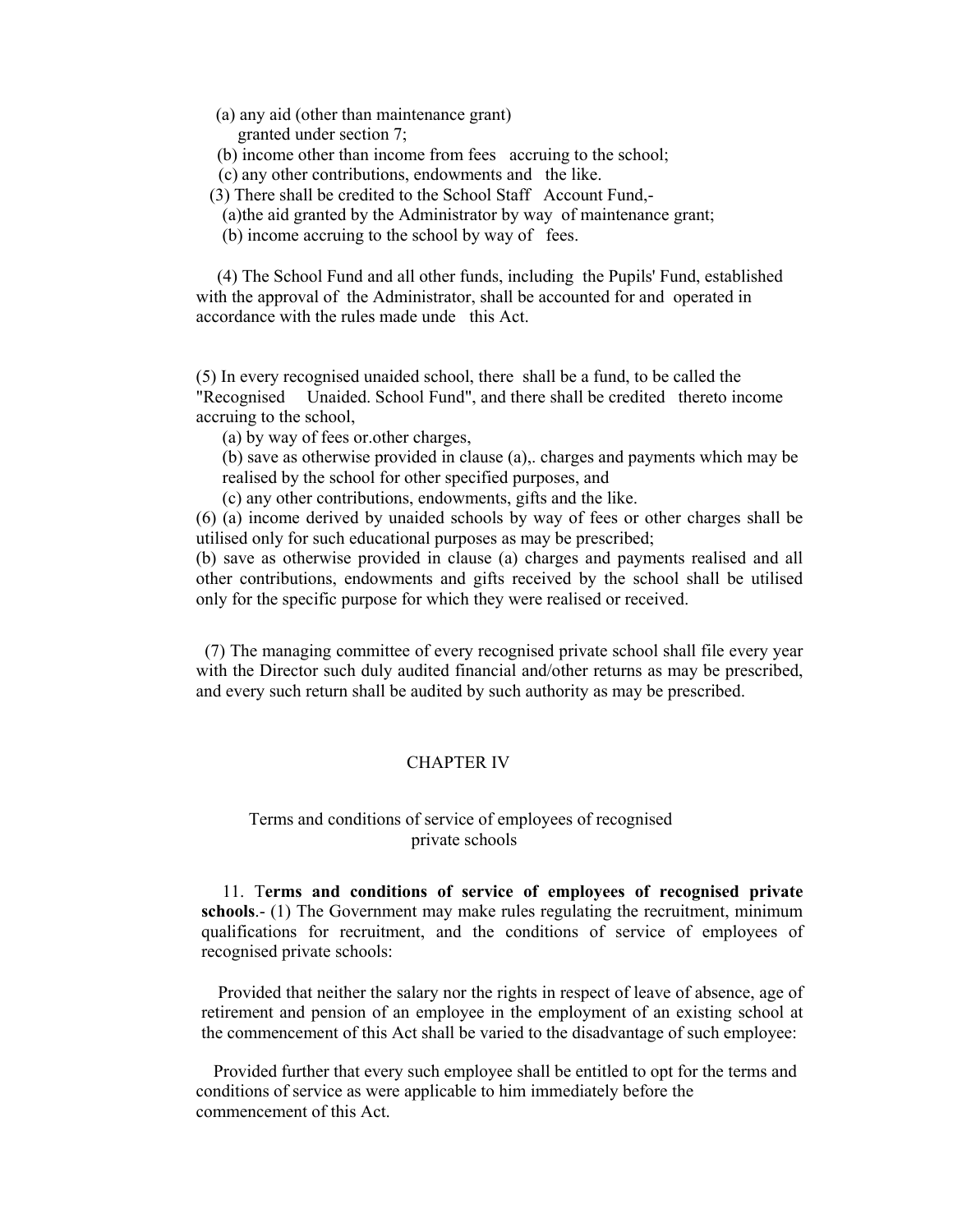$\binom{4}{1}$  (2) Subject to any rule that may be made in this behalf, no employee of an aided school shall be dismised, removed, reduced in rank, compulsorily retired or his service otherwise terminated, except with the prior approval of the Director.

(2a) Where the managing committee of an unaided minority school is satisfied that immediate action against an employee of unaided minority school is necessary by reason of the gross misconduct within the meaning of the Code of Conduct prescribed under section 12, of the employee, it may dismiss remove, reduce in rank, compulsorily retire or otherwise terminate his service and shall intimate the action taken by it to the Director within fifteen days from the date of the action so taken"];

(3) Where the managing committee of a recognised private school intends to suspend any of its employees, such intention shall be communicated to the Director and no such suspension shall be made except where a disciplinary proceeding is contemplated or pending, and except with the prior approval of the Director:

Provided that no such suspension shall remain in force for a period exceeding six months, which

 $\mathcal{L}_\text{max} = \frac{1}{2} \sum_{i=1}^n \mathcal{L}_\text{max}(\mathbf{z}_i - \mathbf{z}_i)$ 

 may, with the prior approval of the Director and for reasons directly attributable to the teacher and recorded in writing, be extended by a further period of three months, at a time:

 Provided further that the managing committee may suspend an employee with immediate effect and without the prior approval of the Director if it is satisfied that such immediate suspension is necessary by reasons of the gross misconduct, within the meaning of the Code of Conduct prescribed under section 12 of the employee or where a case against him in respect of any criminal offence involving moral turpitude is under investigation, enquiry or trial:

 the Director and approved by him before the expiry of the said period. Provided also that no, such immediate suspension shall remain in force for more than a period of fifteen days from the date of suspension unless it has been communicated to

 is communicated to the Director, he may, if he is satisfied after hearing both the parties that there are adequate and reasonable grounds for such suspension,  ${}^{5}$ ["(4) Where the intention to suspend, or the immediate suspension of, an employee accord his approval to such suspension.

 (4a) Where an employee is suspended in violation of subsections (3) and (4) or the rules made .thereunder, the Director may direct for revocation of the order of suspension.";]

5 Sub-section (4) substituted by (Amendment) Act, 1989 (Act 1 of 1989) (0. G. Series

<sup>4</sup> Substituted by (Amendment) Act, 1989 (Act 1 of 1989) (0. G. Series I No. 52 dated 29-3-1990). The original sub-section (2) reads as follows:

<sup>&</sup>quot;(2) Subject to any rule that may be made in this behalf, no employee of a recognised private school shall be dismised, terminated except with the prior approval of the Director."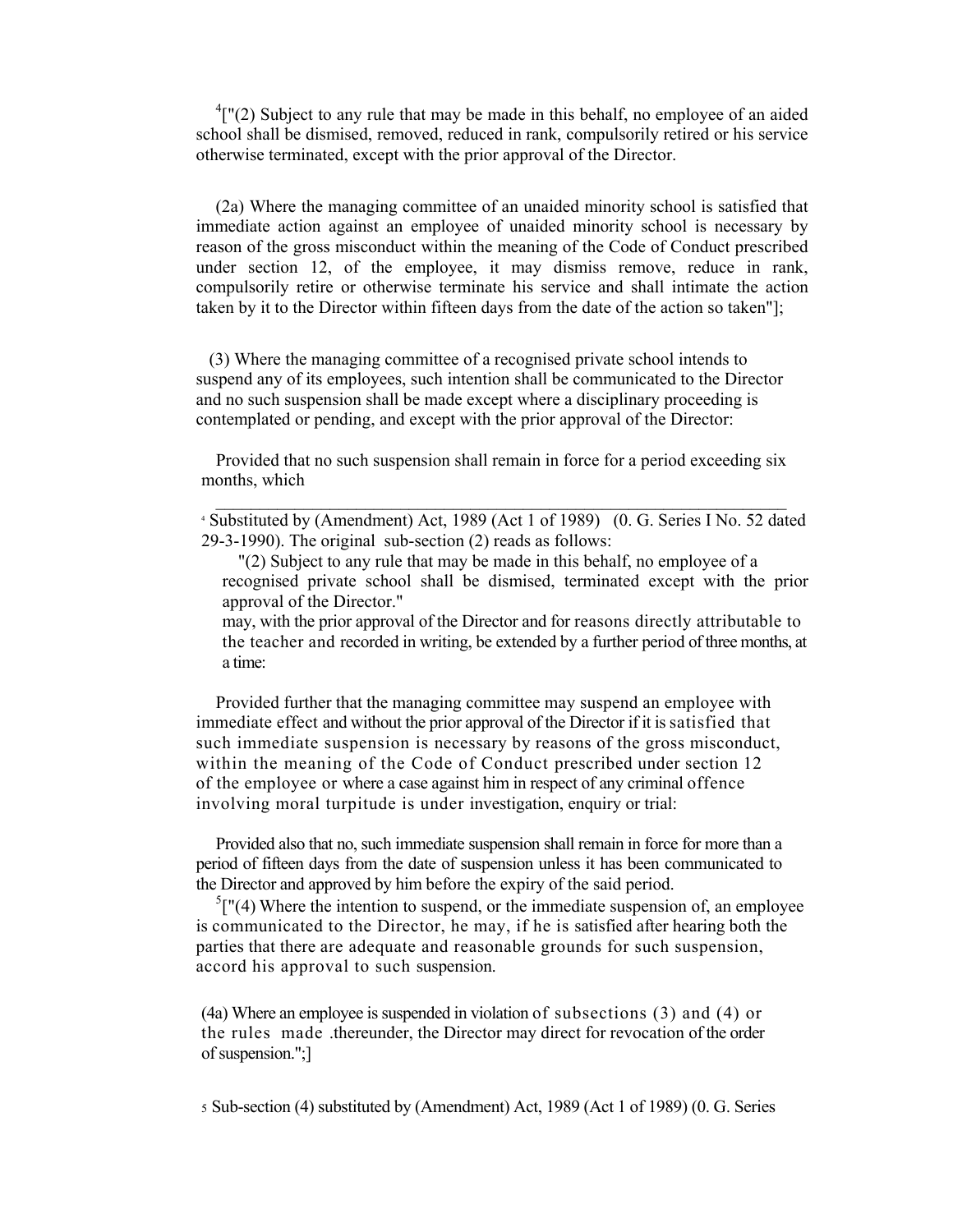I No. 52 dt. 29-3-1990). The original subsection (4) reads as follows:

 "(4) Where the *intention* to suspend, or the immediate suspension of, an employee is communicated to the Director, he may, if he is satisfied that there are adequate and reasonable grounds for such suspension, accord his approval to such suspension. "

### $^{6}$ [...]<sup> $^{6}$ </sup>

 of a recognised school shall be governed by such Code of Conduct as may be prescribed and on the violation of any provision of such Code of Conduct, the **12. Employees to be governed by a Code of Conduct.-** (1) Every employee employee shall be liable to such disciplinary action as may be prescribed.

 (2) The Code of Conduct shall prescribe among other things, that no employee shall;

(a) neglect his duties in teaching or curricular activities;

(b) propagate anti-national, communal, caste or sectarian outlook;

(c) make discrimination among the students;

(d) indulge in malpractices connected with examination;

(e) be irregular in attending the school;

(f) accept any object of remunerative character from any source;

 6Sub-sections (5) and (6) omitted by (Amendment) Act, 1989 (Act 1 of 1989) (0. G. Series I No. 52 dt. 29-3-1990). The omitted sub-sections read as follows:

(5) In its application to an aided minority school,

 (a) sub-section (2) shall have effect as if for the words "except with the prior accordance with the procedure specified in the said rule" had been substituted; approval of the Director", occurring therein, the words "except after an inquiry in

 (b) sub-section (3) shall have effect subject to the modification that the requirement relating to the approval of the Director shall not apply."

 (6) the provisions of sub-section (1) and the provisions of sub-section (2), as modified by sub-section (5) shall apply, and the provisions of sub section (4) shall not apply to an aided. minority school.

(g) prepare or publish any book known as keys or guides;

(h) engage himself, as selling agent of any publishing firm;

 (i) indulge in political activities within the school premises or incite the students in violent activities;

(j) raise funds without the sanction of the Director;

(k) enter into monetary transactions with the students or parents.

 provident fund and other prescribed benefits of the employees of a recognised private school shall not be less than those of the employees of the corresponding status in 13. **Salaries of employees.-** The scales of pay and allowances, pension, gratuity, schools run by the Government;

 Provided that where the scales of any pay and allowances, pension, gratuity, provident fund and other prescribed benefits of the employees of any recognised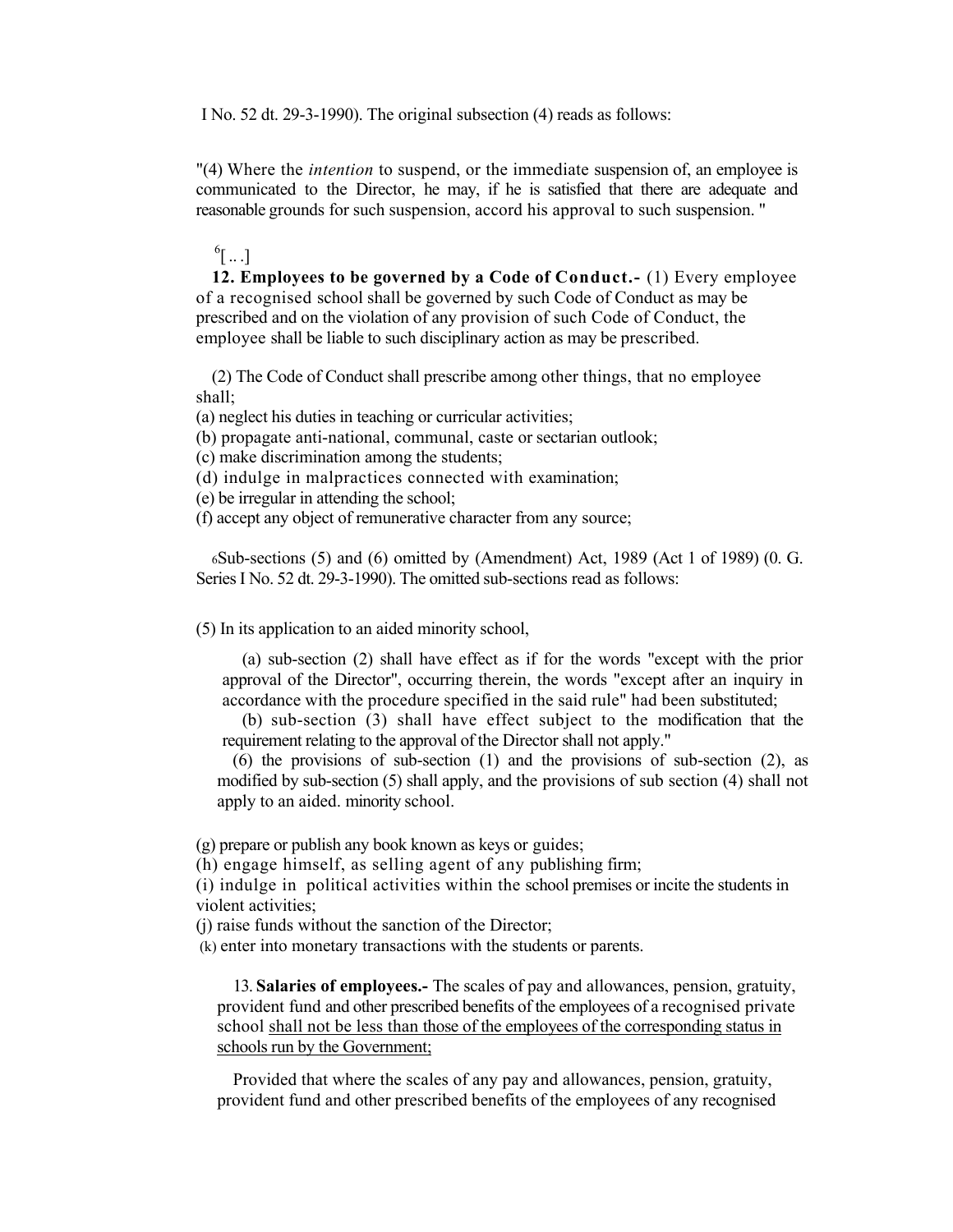private school are less than those of the employees of the corresponding writing, the managing committee of such school to bring the same up to the level of status in the schools run by the Government, the Director shall direct, in those of the employees of the corresponding status in schools run by the Government

 Provided further that the failure to comply with such direction shall be recognition of an existing school and the provisions of section 5 shall apply deemed to be noncompliance with the conditions for continuing accordingly:

 Provided. also that in each recognised school, which does not receive any aid; there shall be a Fund, to be called "the Employees Retirement Benefit Fund", and there shall be credited to that Fund every contributions made by the school and the employees towards retirement benefits.

 $^{7}$ [14....]

#### CHAPTER V Provisions applicable to unaided minority schools

 Government may make rules regulating the minimum qualifications for, and method of **15. Power to prescribe minimum qualifications for recruitment.-** The recruitment of employees of unaided minority schools:

 Provided that no qualification shall be varied to the disadvantage of an existing employee of an unaided minority school.

 school shall be governed by such Code of Conduct as may be prescribed. 16. **Power to prescribe Code of Conduct.-** Every employee of an unaided minority

 minority school shall enter into a written contract of service with every employee of 17. **Contract of service.-** (1) The managing committee of every unaided such school:

 Provided that if, at the commencement of this Act, there is no written contract of service in relation to any existing employee of an unaided minority school, the managing committee of such school shall enter into such contract within a period of three months from such commencement:

 7 Section 14 omitted by (Amendment) Act, 1989 (Act 1 of 1989) (0. G. Series I No. 52 dt. 29-3-1990). The omitted section reads thus:

*"14. Chapter not to apply to unaided minority schools.* 

 Save as otherwise provided elsewhere in this Chapter, nothing contained in this Chapter shall apply to an unaided minority school"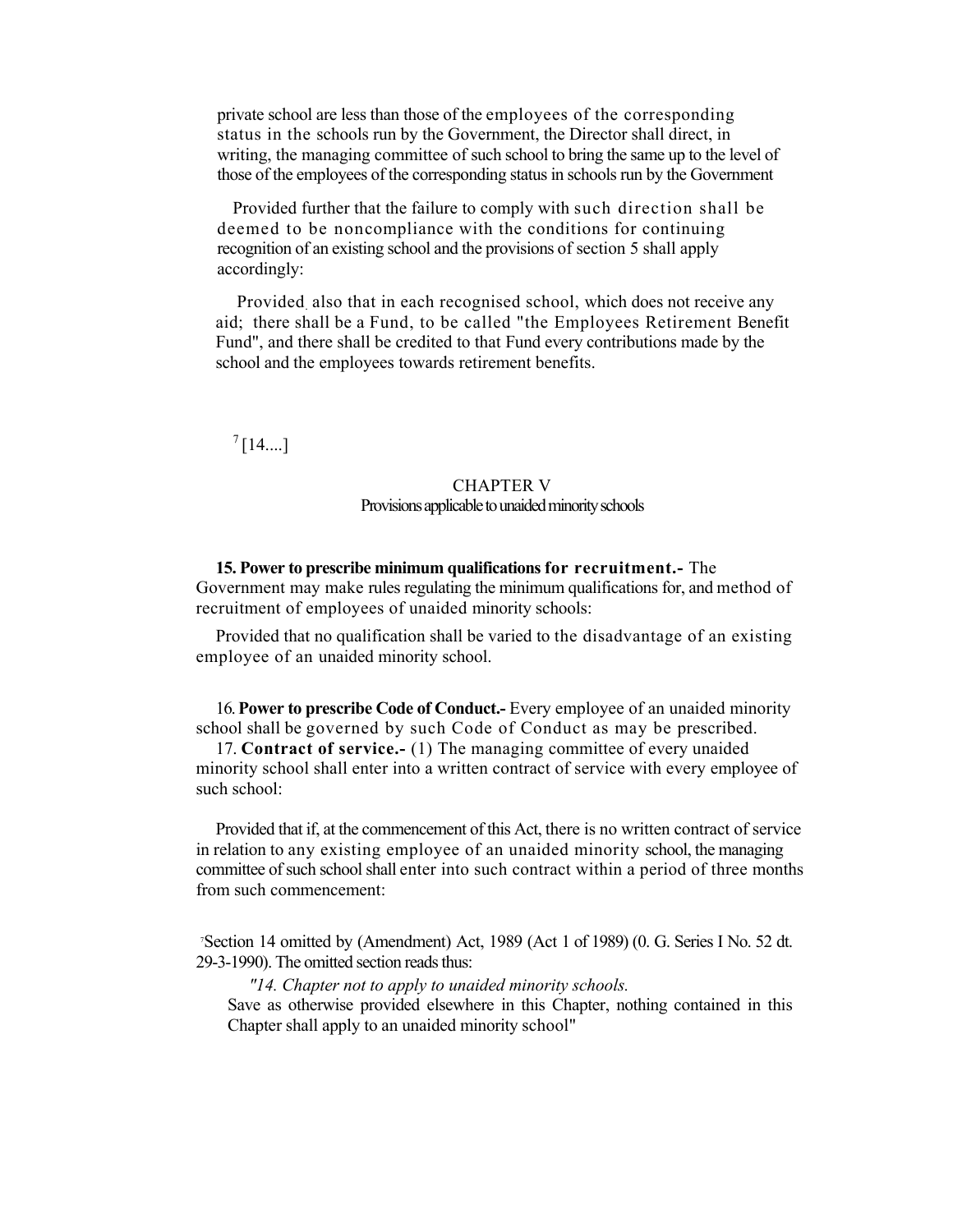Provided further that no contract referred to in the foregoing proviso shall vary to the disadvantage of any existing employee the term of any contract subsisting at the commencement of this Act between him and the school.

 (2) A copy of every contract of service referred to in sub-section (1) shall be forwarded by the managing committee of the concerned unaided minority school to the Director who shall, on receipt of such copy, register it in such manner as may be prescribed.

 (3) Every contract of service referred to in subsection (1) shall provide for the following matters, namely:

(a) the terms and *conditions* of service of the employee, including the scale of pay and other allowances to which he shall be entitled;

 (b) the leave of absence, age of retirement, pension and gratuity, or contributory provident fund in lieu of pension and gratuity, and other benefits to which the employee shall be entitled;

 any Code of Conduct or the breach of any term of the contract entered into by him; (c) the penalties which may be imposed on the employee for the violation of

 be conducted and the procedure which shall be followed before any employee is dismissed, removed from service or reduced in rank; (d) the manner in which disciplinary proceedings in relation to the employee shall

 (e) settlement of any dispute arising out of any breach of contract between the employee and the managing committee with regard to:

(i) the scale of pay and other allowances.

(i)the scale of pay and other allowances,<br>(ii)leave of absence, age of retirement, pension, gratuity, provident fund, and<br>other benefits,

 (iii) any disciplinary action leading to the dismissal or removal from service or reduction in rank or imposition of any other punishment on the employee;

 may be, specified in such contract. (f) any other matter which, in the opinion of the managing committee, ought to be, or

#### CHAPTER VI

#### Admission to schools and fees

five years on or before the  $\frac{8}{15}$ th Day of September"] of the year in which the admission 18. **Admission to recognised schools.-** (1) **A** child who has not attained the age of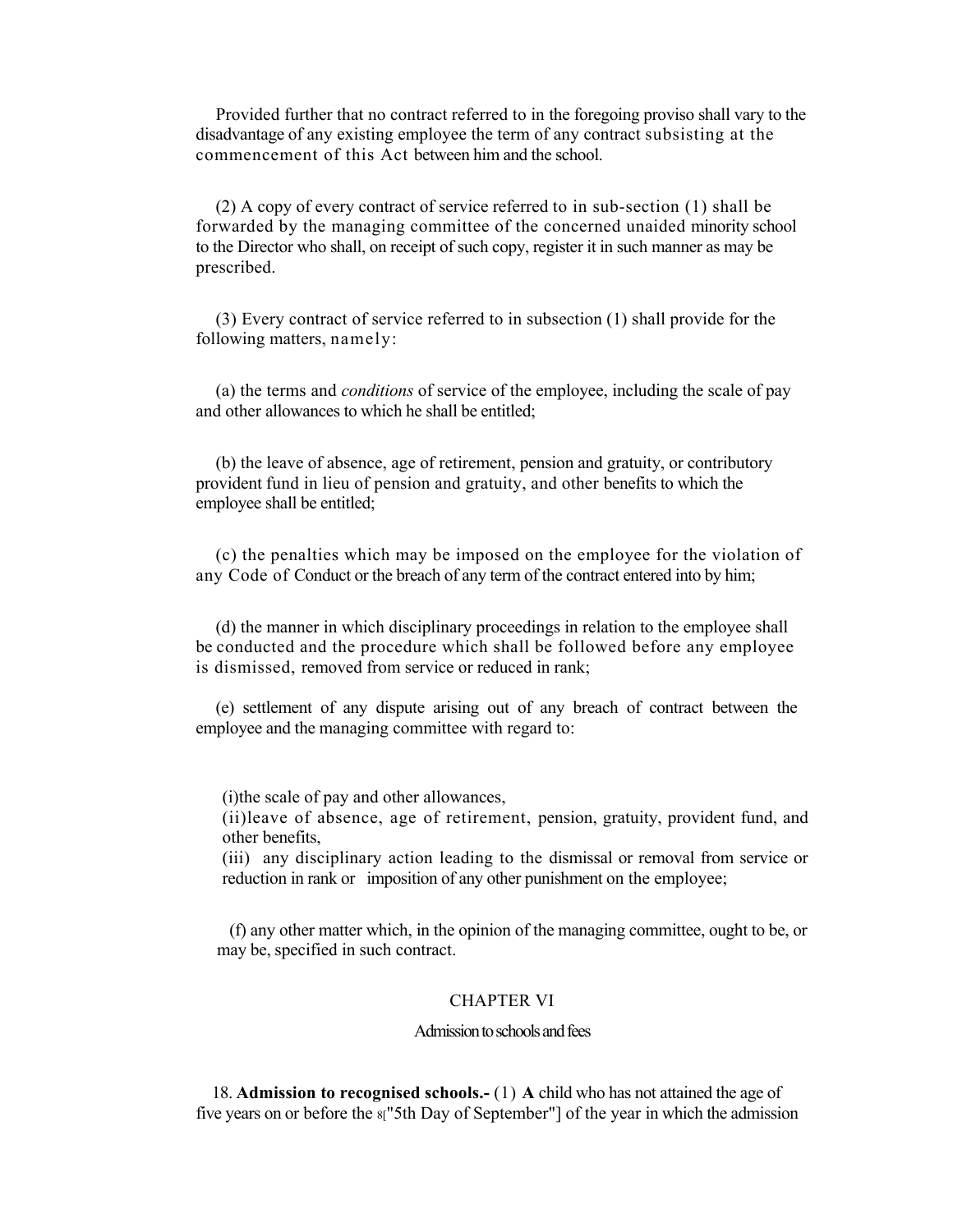of such child is sought shall not be admitted to class I, or an equivalent class or any class higher than class I, in a recognised school.

<sup>9</sup>("Provided that a child who has not attained the age of five years on or before the 1st day of June of the year two thousand and one, shall not be admitted

 ${}^{8}$ This figure, letters and words have been substituted for the figure, letters and words "1st day of June," by (Amendment) Act, 1999 (Act 9 of 1999) (0. G. Series I No. 28 dated 7-10- 1999).

 $\mathcal{L}_\text{max} = \frac{1}{2} \sum_{i=1}^n \mathcal{L}_\text{max} = \frac{1}{2} \sum_{i=1}^n \mathcal{L}_\text{max} = \frac{1}{2} \sum_{i=1}^n \mathcal{L}_\text{max} = \frac{1}{2} \sum_{i=1}^n \mathcal{L}_\text{max} = \frac{1}{2} \sum_{i=1}^n \mathcal{L}_\text{max} = \frac{1}{2} \sum_{i=1}^n \mathcal{L}_\text{max} = \frac{1}{2} \sum_{i=1}^n \mathcal{L}_\text{max} = \frac{1}{2} \sum_{i=$ 

<sup>9</sup> Proviso substituted by (Amendment) Act 2000 (Act 26 2000) ]O. G. Series I No. 23 dated 13.9.2000 (Extraordinary 3). The original proviso inserted by (Amendment) Act No. 22 of 1998 reads as follows:

 a child who has not attained the age of six years on or before the \* [5th day of admitted to class I, or an equivalent class higher than class I, in a recognised school. [ "Provided that from the \* 5th day of September of the year two thousand and one] September of the year in which the admission of such child is sought, shall not be \* Substituted for "5-9-2000" and 31st May".

 Provider further that a child who has not allained the age of five years and six months on or before the 31st May of the years 1999 shall not be admitted to Class I or an equivalent class or any class higher then class l in a recognised school in the year 1999."

 to class I, or an equivalent class or any class higher than class I in a recognised school in the year two thousand and one:"]

 $9.A$ <sup>["</sup> Provided further that from the 1st day of June of the year two thousand and two, a child who has not attained the age of five years and' six months, on or before the 1st day of June of the year two thousand and two, shall not be admitted to class I, or an equivalent class or any class higher than class I, in a recognised school in the year two thousand and two:

 who has not attained the age of six years on or before the 1st day of June of the year in which the admission of such child is sought, shall not be admitted to class I, or an equivalent class or any class higher than class I, in a recognised school.".] Provided also that from the 1st day of June of the I year two thousand and three, a child

 (2) A student seeking admission for the first time in a recognised school in a class higher than class I shall not be admitted to that class if his age reduced by the number of years of normal school study between that class and class I or an equivalent class, falls short of five years.

 (3) Admission to a recognised school or to any class thereof shall be regulated by rules made in this behalf.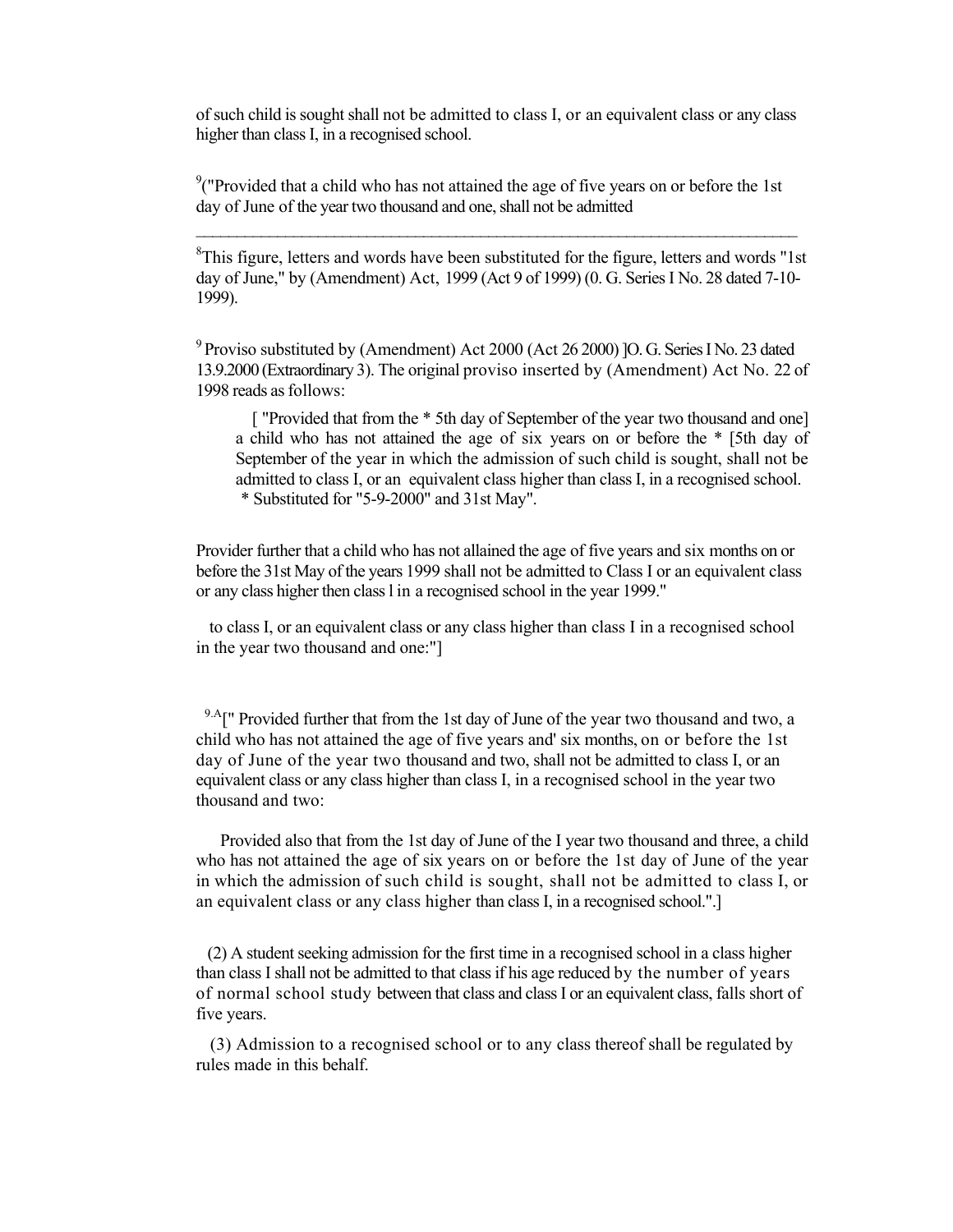19**. Fees and other charges.-** (1) No aided school shall levy any fee or collect any other charge or receive any other payment except those specified by the Director.

 (2) Every aided school having different rates of fees or other charges or different funds shall obtain prior approval of the prescribed authority before levying such fees or collecting such charges or creating such funds.

 $\mathcal{L}_\text{max}$  , and the contract of the contract of the contract of the contract of the contract of the contract of the contract of the contract of the contract of the contract of the contract of the contract of the contr

 9-A These provisos inserted by (Amendment) Act, 2000 (Act 26 of 2000) [0, G. Series I No. 23 dated 13-9-2000 (Extraordinary 3)].

 (3) The manager of every unaided recognised school shall, before the commencement of each academic session, file with the Director a full statement of the fees and the charges to be levied by such school with. the approval of the Director during the ensuing academic session, and except with the prior approval of the Director, no such school shall charge during the academic session, any fee in excess of the fee specified by its manager in the said statement.

 $10$  (" (4) any person/persons or Society or Trust, as the case may be, which collects fees or any other charges or receives any other payment beyond the prescribed limit months or for a fine which may extend to fifty thousand rupees or with both, and fees/charges received as shall be forfeited by the Government."] fixed by the Director, shall be liable to imprisonment. for a term which may extend to six

#### CHAPTER VII

#### Taking over management of school

 satisfied that the managing committee or manager of any recognised school, **20. Taking over management of school.-** (1) Whenever the Administrator is

(i) has contravened any provision of this Act or of any rule or order made thereunder, or

(ii) has neglected to perform any duty or obligation imposed on it by or under this Act, or

 misapplied any money standing to the credit of any Fund of the School, or (iii) has mismanaged the affairs of the school or has misappropriated or has

(iv) has managed the affairs of the school in a manner prejudicial to the public interest, or

 $\mathcal{L}_\text{max} = \frac{1}{2} \sum_{i=1}^n \mathcal{L}_\text{max} = \frac{1}{2} \sum_{i=1}^n \mathcal{L}_\text{max} = \frac{1}{2} \sum_{i=1}^n \mathcal{L}_\text{max} = \frac{1}{2} \sum_{i=1}^n \mathcal{L}_\text{max} = \frac{1}{2} \sum_{i=1}^n \mathcal{L}_\text{max} = \frac{1}{2} \sum_{i=1}^n \mathcal{L}_\text{max} = \frac{1}{2} \sum_{i=1}^n \mathcal{L}_\text{max} = \frac{1}{2} \sum_{i=$ 

 $^{10}$  Inserted by (Amendment) Act, 1998 (Goa Act 22 of 1998) (0 G. Series I No. 22 dated 2-9-1998-Extraordinary 2).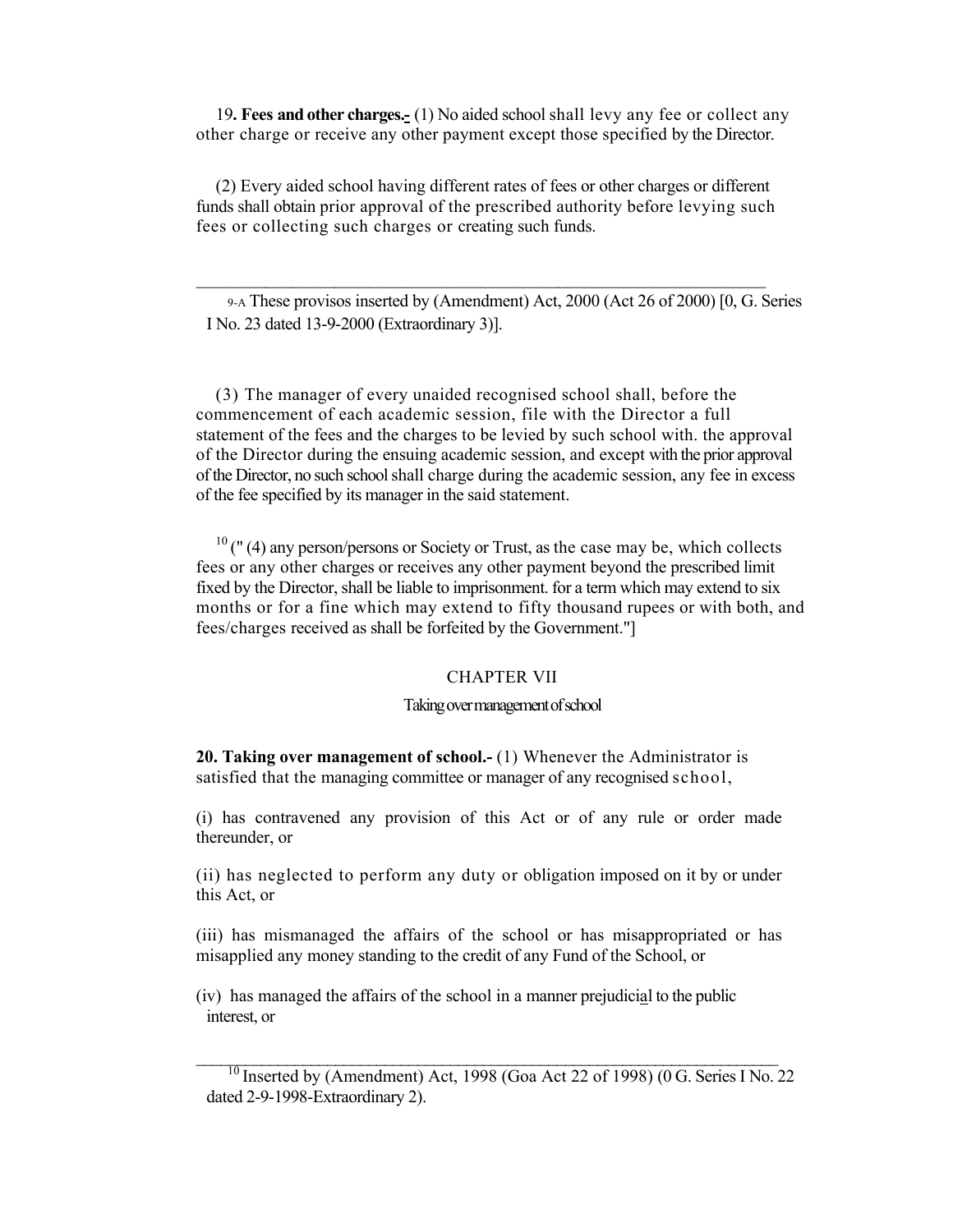accordance with the provisions of sub-section (2) of section 13, or (v) has omitted or neglected to pay its share towards the medical facility, pension, gratuity, provident fund and other prescribed benefits of the employees of the school, in

 (vi) has closed down the school or any class or section of the school in contravention of the rules made under this Act or any order, direction issued thereunder, or

 (vii) has made a written representation expressing its inability to run the school,

 and that it is expedient in the public interest or in the interests of school education or in order to secure the proper management of the school to take over the management of such school, he may, after giving the managing committee or the manager of such school a reasonable opportunity of showing cause against the proposed action, take over the management of such school for a limited period not exceeding three years:

 Provided that, where the management of a school has been. taken over for a period of three years or less, the Administrator may, if he is of opinion that in order to secure proper management of the school it is expedient that such management should continue to be in force after the expiry of the said limited period, he may, from time to time one year at a time as he may think fit, so, however, that the total period for which such management is taken over shall not, in any case, exceed five years. issue directions for the continuance of such management for such period not exceeding

 (2) Whenever the management of any school is taken over under sub-section (1), every person in charge of the management of such school immediately before its proper management to the Administrator or any officer authorised by him in this behalf. management is taken over, shall deliver possession of the school property to secure

 (3) After taking over the management of any school under this section, the Administrator may arrange to manage the school through the Director or any other person or body of persons authorised by the Director in this behalf, subject to such terms and conditions and on such remunerations as he may specify (hereinafter referred to as the authorised officer or authorised body, as the case may be).

 (4) Where the management of any school has been taken over under sub-section (1), the managing committee or manager of such school, may within three months from the date of taking over, make a representation to the Administrator, who may, after considering the said representation made by the managing committee or the manager pass such order, including an order for the restoration of the management or for the reduction of the period during which the management of such school shall remain vested in the Administrator, as he may deem fit.

 the Administrator shall pay or cause to be paid such rent as may be payable for the building of the school to the person entitled to receive it as was being paid by the managing committee or the manager immediately before the management of (5) Where the management of a school has been taken over under this section,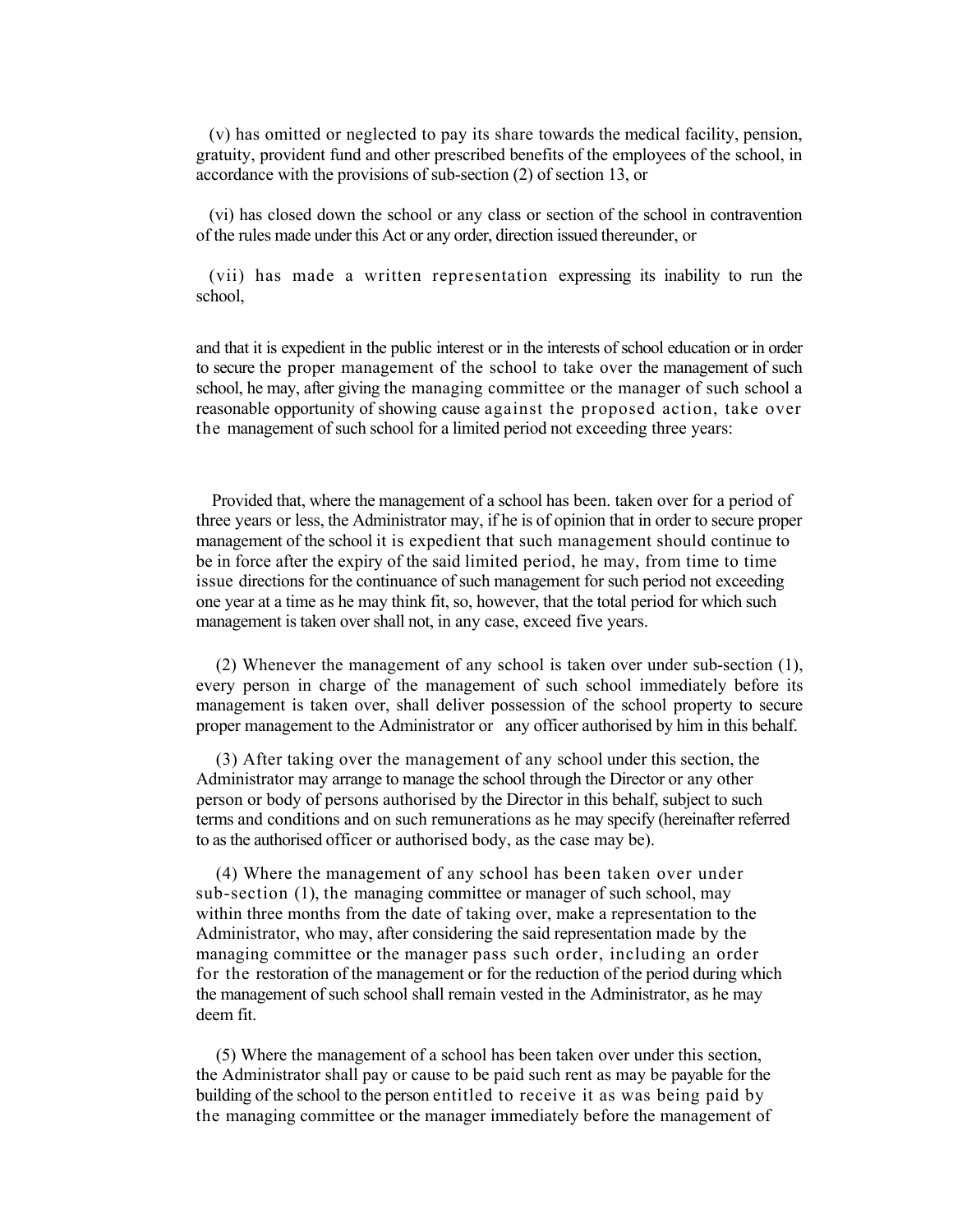such school was taken over.

(6) During such period as any school remains under the management of the authorised officer or the authorised body,

of the employees of school who were in employment immediately before, the date on which the (a) the service conditions, as approved by the Administrator of the employees ofthe school who were in employment immediately before. the date on which themanagement was taken over shall not be varied to their disadvantage;

 (b) all educational facilities which the school had been affording immediatelybefore such management was taken over, shall continue to be afforded; before such management was taken over, shall continue to be afforded;

 (c) the School Fund, the School Staff Account Fund and the Pupils' Fund shall be made available to the authorised officer or authorised body, for being spent for the purposes of the school;

(d) no resolution passed at any meeting of the managing committee of such school<br>shall be given effect to unless ,approved by the Government; and<br>(e) the authorised officer or the authorised body shall have the right to op to unless , approved by the Government; and

(e) the authorised officer or the authorised body shall have the right to open any account in any bank or to draw money from any Fund referred to in section 10. No person in charge of the management of the school at any time before the date on which the management of the school is taken over under sub-section (1) shall have such right.

committee or manager the school or otherwise it appears to the Administrator that the purpose for which taken over has been fulfilled or that for any other is not necessary that the school should be continued to be managed by him, may cancel the order made by him under sub-section (1) and, may restore the management of the school to its managing committee and thereupon the the managing committee. management of the control of the school shall vest in the managing committee.<br>(8) Whenever the management of any school is taken over by the Administrator (7) If at any time on the application of the managing committee or manager<br>of the school or otherwise it appears to the Administrator that the purpose for which<br>the management of the school was taken over has been fulfill

regard to service, seniority, pension and other retirement on an equal footing with the employees of similar schools run by the Government. under this section, it shall be lawful for him to make such provisions with regard to<br>the scales of pay and other conditions of service, seniority, pension and other retirement<br>benefits of the employees on an equal footing

or the extended period specified under the proviso to that sub-section, the managing to remain in he shall, by a notice, require the If the issue of the said Ĉ. committee does not take over the management of the school, the Administrator<br>shall, notwithstanding anything contained in sub-section (1), continue to remain in<br>charge of the management of the school, and he shall, by a no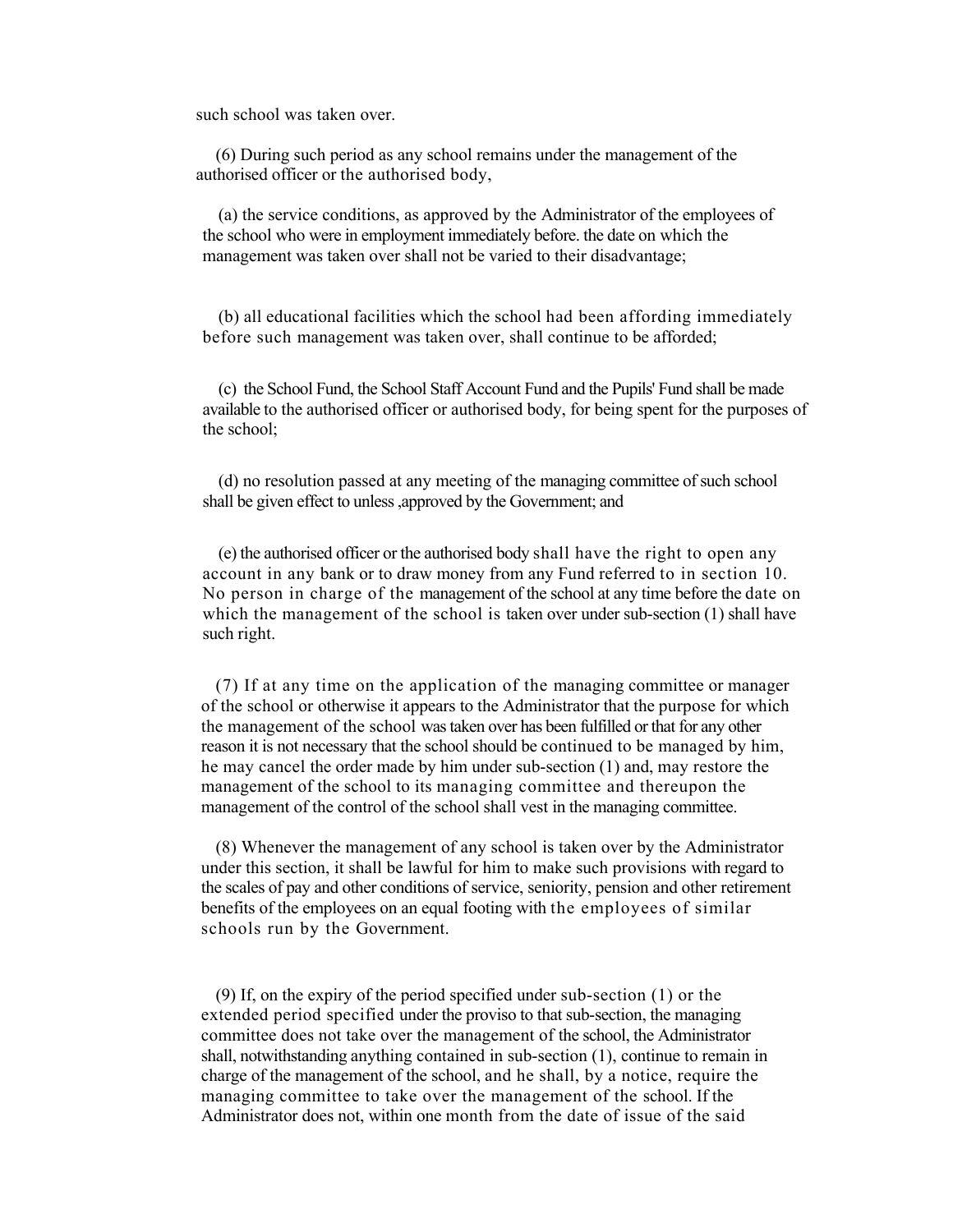notice, receive any reply thereto, he shall, within fourteen days after the expiry of the month, send to the managing committee of the school, by registered post, another letter, referring to the first letter, and stating that no reply thereto has been received and that if a reply to the second letter is not received within one month of the date of issue thereof, a notice shall be published in the Official Gazette declaring the society, trust or other association of individuals owing or managing the school to be defunct:

 Provided that any time within ten years from the date of publication of the notice in the Official Gazette, any rightful owner of the school comes forward to take over the management of the school and its assets, the Administrator shall transfer the school together with its assets and liabilities to such rightful owner and thereupon the school and its assets and liabilities shall cease to remain vested in the Government.

 *(10)* Where the management of an aided school has been taken over by the Administrator, the authority granting such aid shall continue to grant aid to the school. *(11)* Where the management of any school had been taken over by the Administrator before the commencement of this Act, and such management was continuing at such commencement, and managing committee of such school has not, after such commencement, taken any steps to take over the management of the school from the Administrator it shall be lawful for the Administrator to continue to manage such school and to grant aid to the school to the full extent admissible under this Act or the rules made thereunder.

 20 shall apply to an unaided minority school. **21. Section 20 not to apply to unaided minority schools.-** Nothing contained in section

#### CHAPTER VIII

#### Appeals and Offences

 **22. Appeal.-** (1) Subject to the provisions of sub-section (2), an appeal shall lie to the Tribunal from the following orders:

(a) refusing to recognize a school under sub-section (2) of section 5;

- (b) withdrawing the recognition of a school under sub-section (3) of section 5;
- (c) stopping, reducing or suspending aid under sub-section (2) of section 7;
- (d) refusing to grant permission under subsection (3) of section 9;

11["(e) dismissing, removing from service any employee or reducing him in rank or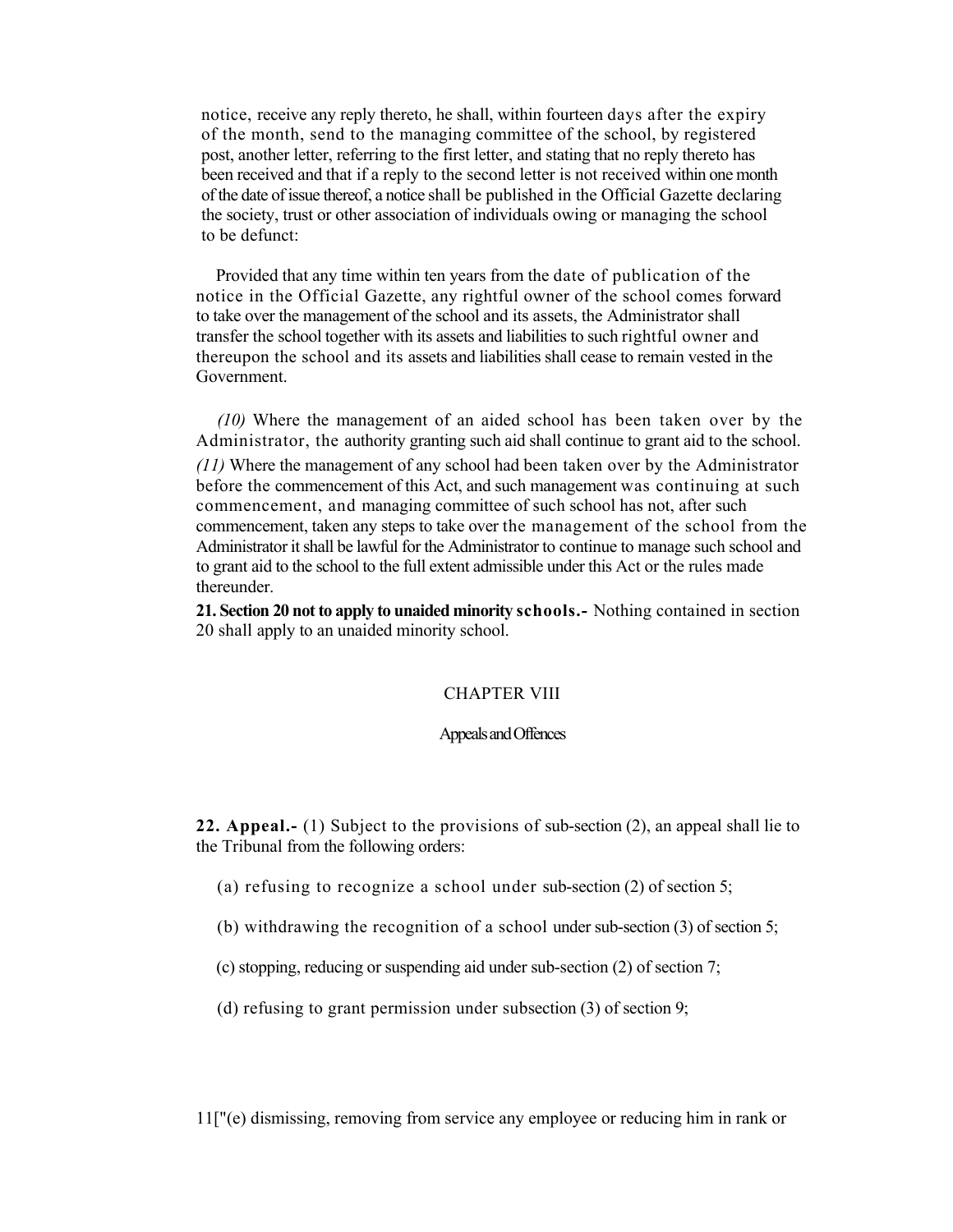retiring him compulsorily or otherwise terminating his services under section (2), (2a),  $(4)$  and  $(4a)$  as the case may be, of section 11;"

(2) Every such appeal shall be preferred within thirty days from the date of communication of the order:

Provided that the Tribunal may entertain an appeal after the expiry of the said period of thirty days if it is satisfied that the appellant was prevented by sufficient cause from preferring the appeal in time.

 (3) On receipt of any such appeal, the tribunal shall, after giving the appellant a reasonable opportunity of being heard and after making such enquiry as it deems proper, pass such orders as it may deem fit, after recording the reasons therefor.

23**. Offence and punishment**.- (1) If the manager of any recognised private school,

 (a) omits or fails, without. any reasonable excuse, to carry out any order made by the Tribunal, or

(b) causes or authorises any student to be presented by the school for any public examination without complying with the provisions of section 8, or

<sup>11</sup>Clause (e) of sub-section (1) has been substituted by (Amendment) Act, 1989 (Act 1 of 1989) (0. G. Series I No. 52 dated 29-3-1990). The original clause (e) reads as follows:

"(e) dismissing, removing from service any employee or reducing him in rank under sub section (2) of section 11."

(c) omits or fails to deliver any school property to the Administrator or any officer authorised by him under sub-section (2) of section 20, or

(d) contravenes any provision of the Act or any rule made thereunder, or

(e) omits or fails to furnish any information to any inspecting authority or furnishes any information to that authority which is incorrect or false in material particulars, or

(f) omits or fails to produce any book, register or other document to the inspecting authority, or

(g) prevents any inspecting authority from entering into the premises of the school or from conducting any inspection or inquiry, he shall be punished with imprisonment for a term which may extend to three months or with fine which may extend to one thousand rupees or with both:

 $12$ [. ...]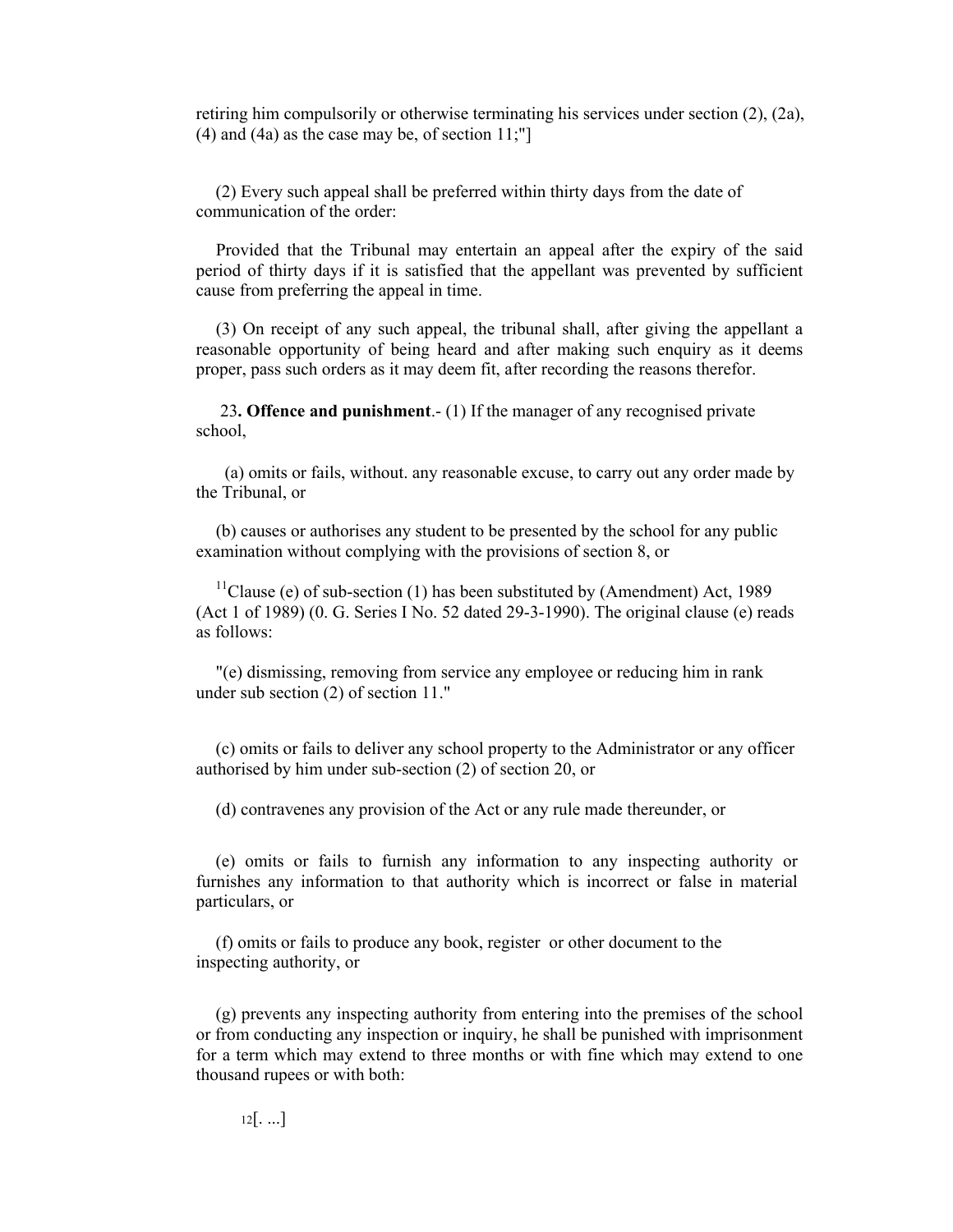(2) No prosecution shall be instituted under this section except on a complaint made by the Director or any person authorised by him in this behalf.

 (4) of section 4 and sub-section (4) of section l9 of the Act, except on a complaint 13["(3) No court shall take congnizance of an offence punishable under sub-section made by the Director or any person authorised by him this behalf.".)

<sup>12</sup> Proviso omitted by (Amendment) Act, 1989 (Act, 1 of 1989) (0. G. Series. I No. 52 dated 29-3-1990). The omitted proviso reads as follows:

"Provided that nothing contained in clauses (a) and (c) shall apply to a minority school."

 13 Sub-section (3) inserted by (Amendment) Act,1998 (Goa Act,22 of 1980)[O.G.Series I No.22 dated 2-9-1998 (Extraordinary No.2)]

#### CHAPTER IX

#### Miscellaneous School Education Advisory Board

24. **Advisory Board**.- (1) There shall be constituted an advisory board to be called the Goa, Daman and Diu School Education Board (hereinafter referred to as the Advisory Board) for the purpose of advising the Government on matters of policy relating to education An, the Union territory.

(2) The composition of the Advisory Board shall be as follows, namely:-

(a) the Chairman of the Goa, Daman and Diu Board of Secondary and Higher Secondary Education, ex-officio;

(b) three persons, who are the heads of recognised private schools;

(c ) three representatives of organisations of teachers of recognised private schools;

(d) three representatives of the managements of recognised private schools;

(e) the Director, who shall be the Secretary to the Advisory Board;

(f) the Principal of one of the colleges in the Union territory;

(g) two members of the Legislative Assembly of the Union territory to be nominated by the Speaker;

(h) two eminent educationists;

(i) two representatives of the parents and guardians of the students of recognised private schools; and

(j) two representatives of the students of recognised private schools.

 $14$ ["(3) The Minister for Education shall be the Chairman of the Advisory Board and the members referred to in clauses (b), (c), (d), (f), (h), (i) and (j) of sub-section  $(2)$ shall be nominated by the Government. "].

(4)The Advisory Bond shall regulate its own procedure.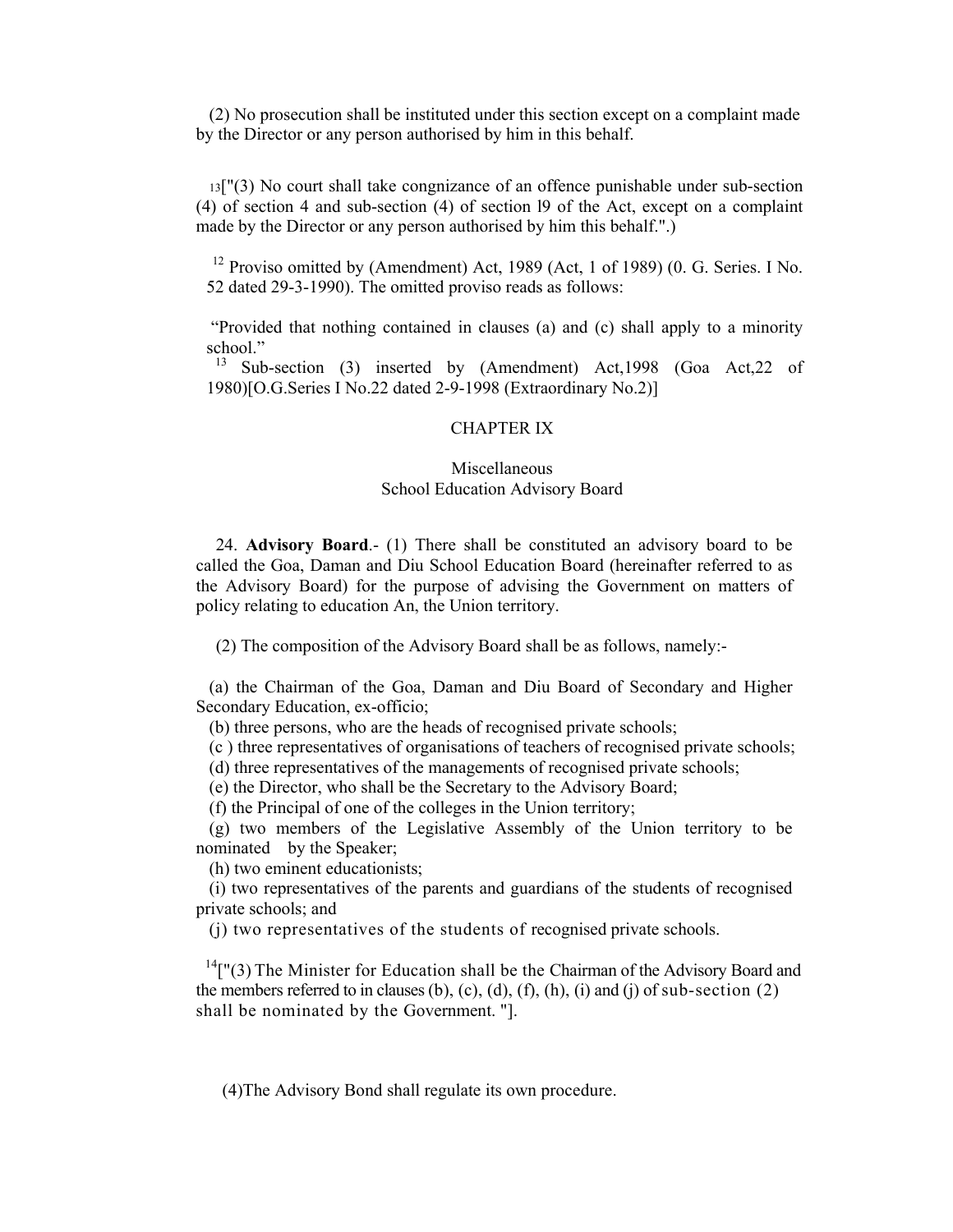(5) The term of office of every member of the Advisory Board and travelling and other allowances payable to a member of the Advisory Board shall be such as may be prescribed.

 25. **Delegation of Powers.--** (1) The Administrator may delegate all or any of his powers, duties and functions under this Act or under any rules made thereunder to the Director or any other Officer subordinate to him.

 (2) Every person to whom any power is delegated under sub-section (1), may exercise that power in the same manner and with the same effect as if such power had been conferred on him directly by this Act and not by way of delegation.

 26.**Inspection of Schools.-** (1) Every recognised school shall be inspected at least once in each financial year in such manner as may be prescribed.

 $14$  Substituted by (Amendment) Act, 1989 (Act 1 of 1989) (0. G. Series I No. 52 dated 29-3-1990). The original sub-section (3) reads as follows:

 "(3) The Chairman of the Goa, Daman and Diu Board of Secondary and Higher Secondary Education shall be the Chairman of the Advisory Board and the members referred to in clause (b)  $(c)$ ,  $(d)$ ,  $(f)$ ,  $(h)$ ,  $(i)$  and  $(j)$  of sub-section  $(2)$  shall be nominated by the Government.

 (2) The Director may also arrange special inspections of any school on such aspects of its working as may, from time to time, be considered necessary by him.

 (3) The Director may give directions to the manager requiring the manager to rectify any defect or deficiency found at the time of inspection or otherwise in the working of the school.

 (4)If the manager fails to comply with any direction given under subsection'(3),' the Director may, after considering the explanation or report if any, given or made by the manager, take such action as he may think fit, including,

(a) stoppage of aid,

(b)withdrawal of recognition, or

 (c) except in the case of an unaided minority school, taking over of the school under section 20.

 person authorised by the Administrator or Director or any other Officer or authority appointed or specified by or under this Act, is empowered by or under this Act to exercise any power, and no injunction shall be granted by any civil court in respect of anything which is done or intended to be done by or under this Act. 27. **Jurisdiction of Civil courts barred.-** No Civil Court shall have jurisdiction in respect of any matter in relation to which the Administrator or the Director or any other

 proceeding shall lie against the Administrator, Director or any other person authorised by the Administrator or Director for anything which is in good faith done or intended to be done in pursuance of this Act or any rule made thereunder. 28**. Protection of action taken in good faith.** No suit, prosecution or other legal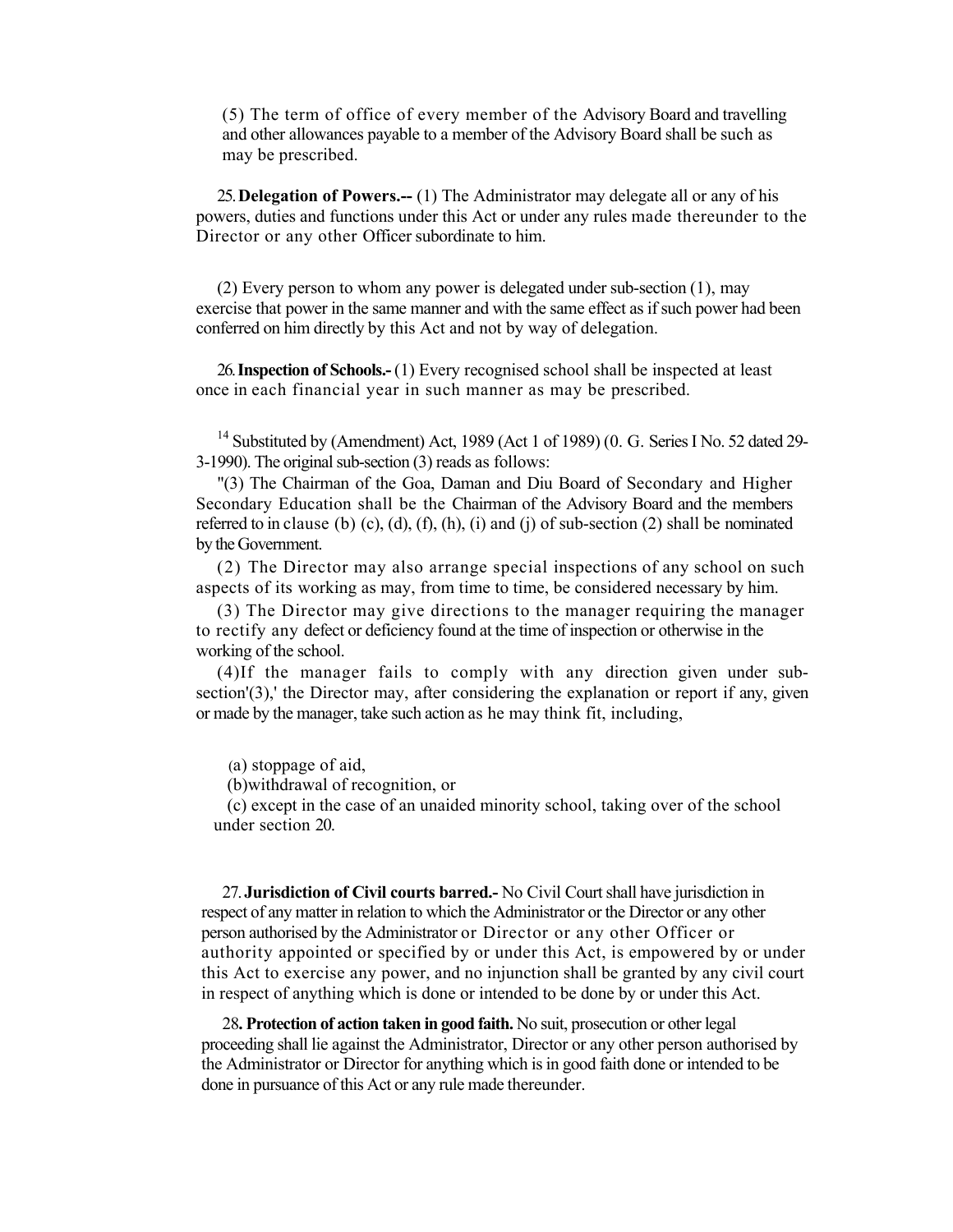29.**Power to make rules.-,** (1) The Administrator may, subject to the condition of previous publication, by notification, make rules to carry out the purposes of this Act.

 such rules may provide for all or any of the following matters, namely: (2) In particular, and without prejudice to the generality of the foregoing power,

 (a) the manner in which education may be regulated by the Government in the Union territory;

(b) the conditions which every existing school shall be required to comply;

 (c) establishment of a new school or the opening of a higher class or the closing down of an existing class in an existing school;

 (d) the form and manner in which an application for recognition of a school shall be made;

(e) the facilities to be provided by a school to obtain recognition;

 (f) the manner in which, and the authority to which an appeal against the refusal or withdrawal of recognition shall be made;

 (g) the minimum qualifications, for and method of recruitment and the terms and conditions of service of employees;

 (h) the authorities to be specified for the purposes of the different provisions of this Act;

 which such scheme shall be made; (i) the particulars which a scheme of management shall contain, and the manner in

 (j) variations and modifications which may be made in the scheme of management for a recognised school which does not receive any aid;

 (k) the conditions under which aid may be granted to recognised schools, and on the violation of which aid may be stopped, reduced or suspended;

 (1) the part of the expenditure of a recognised school which is to be covered by aid;

 (m) particulars of school property which should be furnished to the appropriate authority;

 (n) the form in which, and the time within which, an appeal shall be preferred against an order made in relation to the transfer, mortgage or lien of any school property;

 (o) the Code of Conduct for the employees and the disciplinary action to be taken for the violation thereof;

 (p) the benefits which should be granted to the employees of recognised private schools;

(q) admission to a recognised school;

(r) fees and other charges which may be collected by an aided school;

(s) the manner of inspection of recognised school;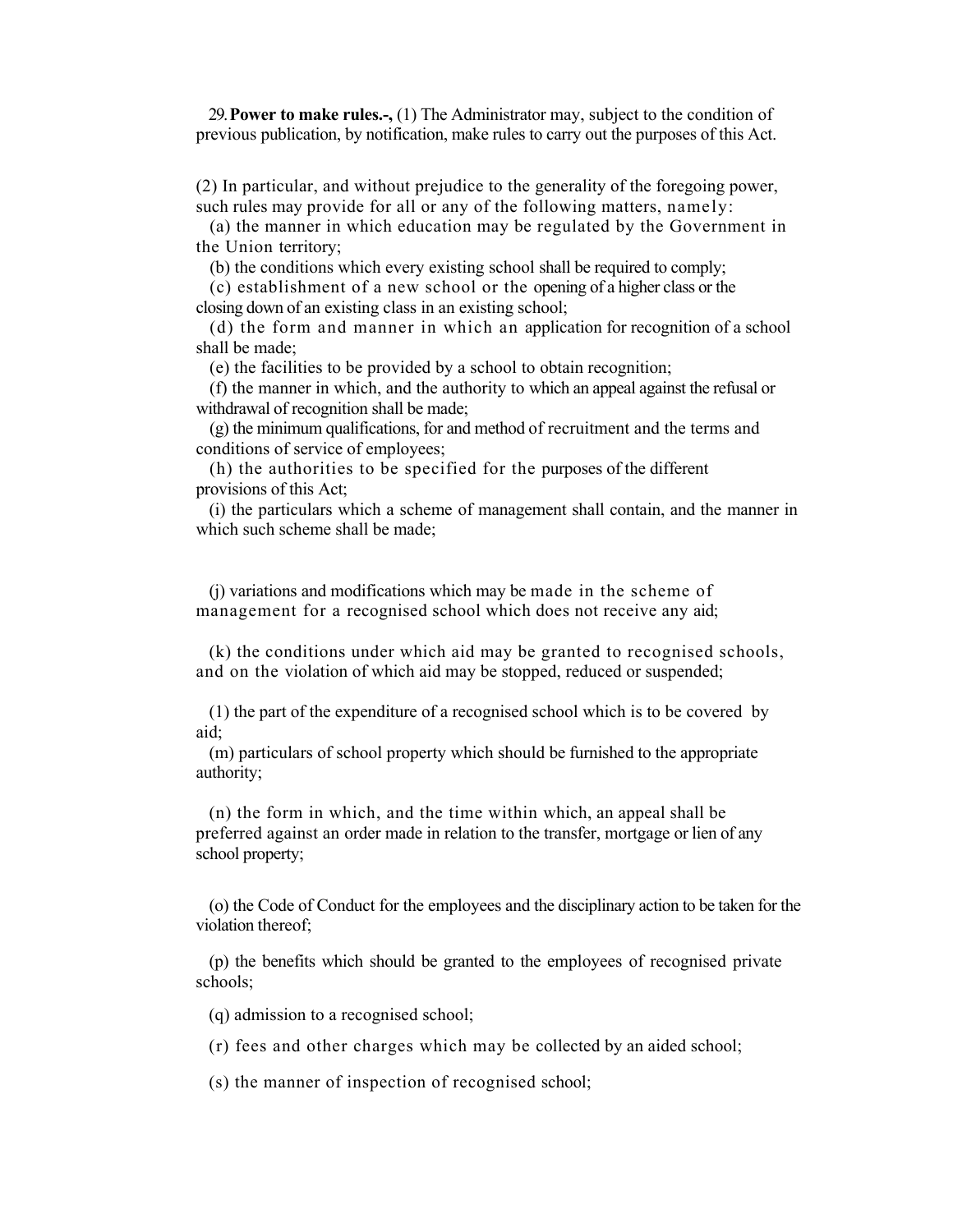members of the Advisory Board; (t) the term of office, travelling and other allowances payable to the

 (u) financial and other returns to be filed by the managing committee of recognised private schools, and the authority by which such returns shall be audited;

 (iv) educational purposes for which the income derived by way of fees by recognised unaided schools shall be spent;

 (w) manner of accounting and operation of schools funds and other funds of a recognised private school;

(x) fees, not exceeding one rupee, for preferring any appeal under this Act.

(y) any other matter which is to be, or may be prescribed under this Act.

 decree, order or judgement of any Court, authority of 'Tribunal, a permission granted prior to the coming into force of this Act in municipal areas for opening class I or class V in any school be construed as permission to open classes upto IV or X respectively and the same shall be applicable to Village Panchayat areas after due assessment by committee appointed by the Department of the need for the higher class is carried out."] <sup>15</sup>[ 29A. Removal of *Doubts*. For the removal of doubts, it is hereby declared that notwithstanding anything contained in any law, rules, regulations, notifications,

Panaji-Goa, Dated 24th July, 1985. (Legal Affairs Branch) Secretariat, Electric Contract Contract Contract Contract Contract Contract Contract Contract Contract Contract Contract Contract Contract Contract Contract Contract Contract Contract Contract Contract Contract Contract Co Law Secretary to the Government of Goa, Daman and Diu

(Published in the Official Gazette (Extraordinary) Series I

No. 18 dated 2-8-1985).

 15 Section 29A inserted by *(Amendment)* Act, 2000 (Act 26 of 2000) (0. G. Series I No. 23 dated 13-9-2000-Extraordinary 3).

> Department of Law and Judiciary Legal Affairs Division **Notification**  7-19-89/LA

The Goa School Education (Amendment) Act, 1989 (Goa Act No. 1 of 1990) which has been passed by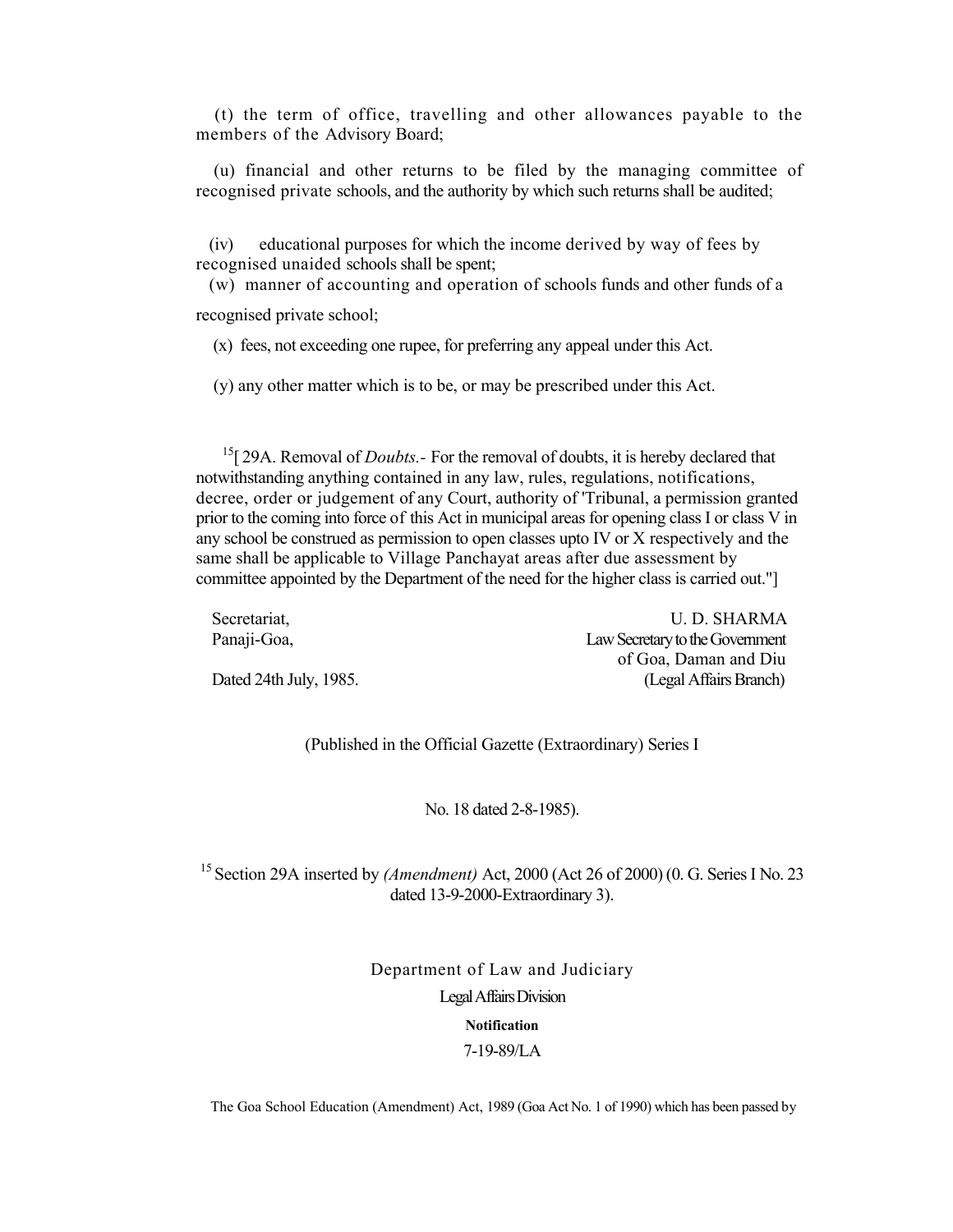the Legislative Assembly of Goa on 8-8-1989 and assented to by the Governor of Goa on 7-3-1990 is hereby published for the general information of the public.

*P V Kadnekar,* Under Secretary (Drafting). Panaji, 12th March, 1990.

#### Act, 1989 The Goa School Education (Amendment)

(Goa Act 1 of 1989) [7-3-1990]<br>AN<br>ACT

#### AN

*further* to amend the Goa, Daman *and Diu School Education* Act, 1984.

 Be it enacted by the Legislative Assembly of Goa in the Fortieth Year of the Republic of India as follows:

 1. **Short title and commencement..** (1) This Act may be. called the Goa School Education (Amendment) Act, 1989.

(2) It shall come into force at once.

 15 of 1985) (hereinafter referred to as the "principal Act"), for sub-section (2) of section 4, the following sub-section shall be substituted, namely: 2.**Amendment of section 4.-** In the Goa, Daman and Diu School Education Act, 1984 (Act

 "(2) The Government may establish and maintain any school in the State or may permit any Society or Trust or local authority to establish and maintain any school in the State, subject to compliance with the provisions of this Act and the rules made thereunder.".

**3. Amendment of section 11.-**In section 11 of the principal Act,

(i) For sub-section (2), the following subsections shall be substituted, namely:

 "(2) Subject to any rules that may be made in this behalf, no employee of an aided school shall be dismissed, removed, reduced in rank, compulsorily retired or his service otherwise terminated, except with the prior approval of the Director.

 (2a) Where the managing committee of an unaided minority school is satisfied that immediate action against an employee of unaided minority school is necessary by reason of the gross misconduct within the meaning of the Code of Conduct prescribed under section 12, of the employee, it may dismiss, remove, reduce in rank, compulsorily retire or otherwise terminate his service and shall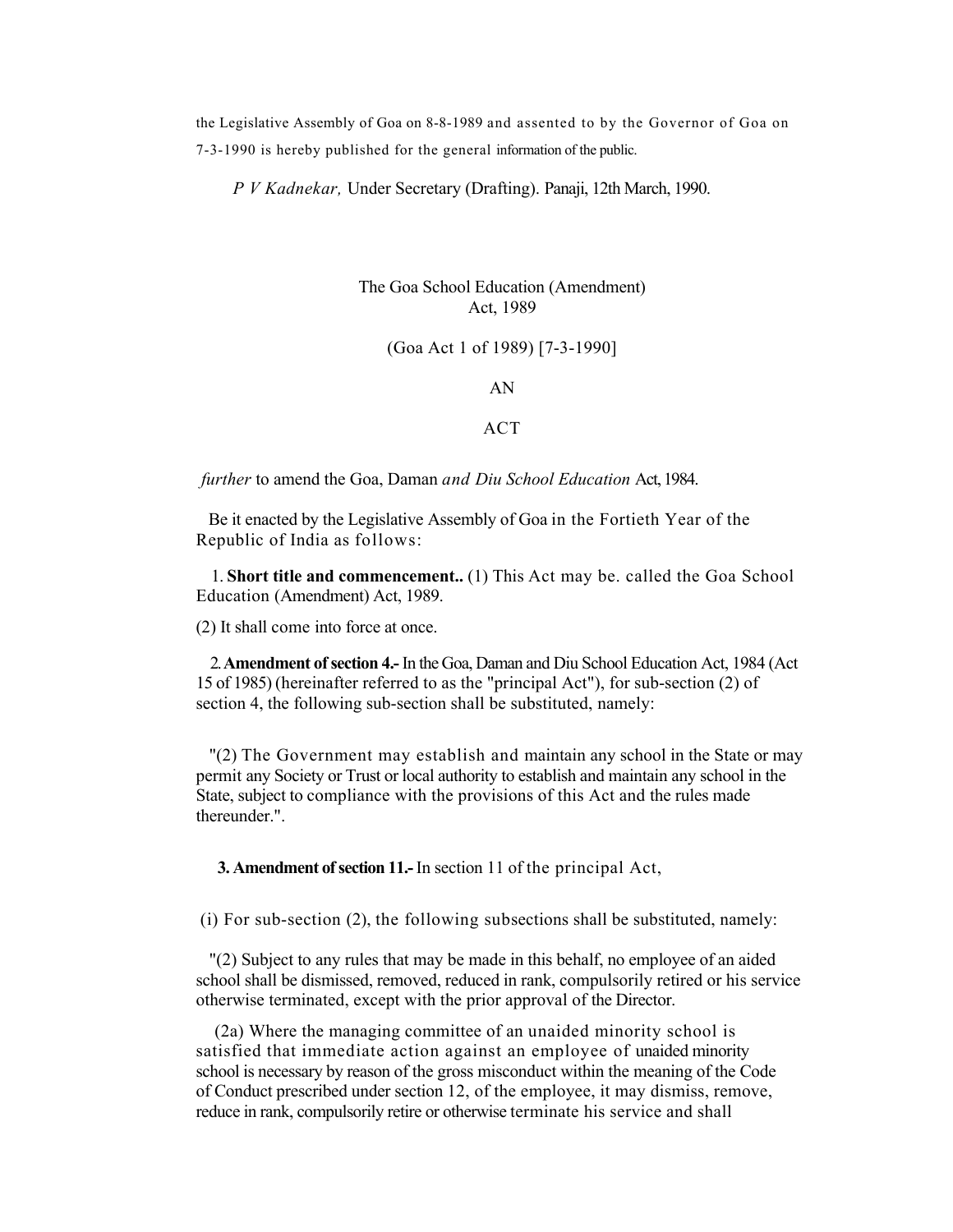intimate the action taken by it to the Director within fifteen days from the date of the action so taken.";

(ii) For sub-section (4), the following subsections shall be substituted, namely:-

 "(4) Where the intention to suspend or the immediate suspension of, an employee is communicated to the Director, he may, if he is satisfied after hearing both the parties that there are adequate and reasonable grounds for such suspension, accord his approval to such suspension.

 rules made thereunder, the Director may direct for revocation of the order of  **(4a)** Where an employee is suspended in violation of sub-sections (3) and (4) or the suspension.";

(iii) sub-sections (5) and (6) shall be omitted.

 4.**Amendment of section 14.-** Section 14 of the principal Act shall be omitted.

 5.**Amendment of section 22.-**In section 22 of the principal Act, for clause (e) of subsection (1), the following clause shall be substituted, namely:

 "(e) dismissing, removing from service any employee or reducing him in rank or retiring him compulsorily or otherwise terminating his services under sub-sections  $(2)$ ,  $(2a)$ ,  $(4)$  and  $(4a)$  as the case may be, of section 11;".

 6.**Amendment of section 23.-** In sub-section (1) of section 23 of the principal Act,the proviso shall be omitted.

 7.**Amendment of section 24.-** In section 24 of the principal Act, for sub-section (3), the following sub-section shall be substituted, namely:

 "(3) The Minister for Education shall be the Chairman of the Advisory Board and the Members referred to in clauses (b), (c), (d), (f), (h), (i) and (j) of sub-section (2) shall be nominated by the Government.".

Dated: 13-3-1990

Secretariat Annexe, and the secretariat Annexe, and the secretariat Annexe, and the secretariat Annexe, and the secretariat Annexe, and the secretariat Annexe, and the secretariat Annexe, and the secretariat Annexe, and th Panaji, Secretary to the Government of Goa Law Department (Legal Affairs)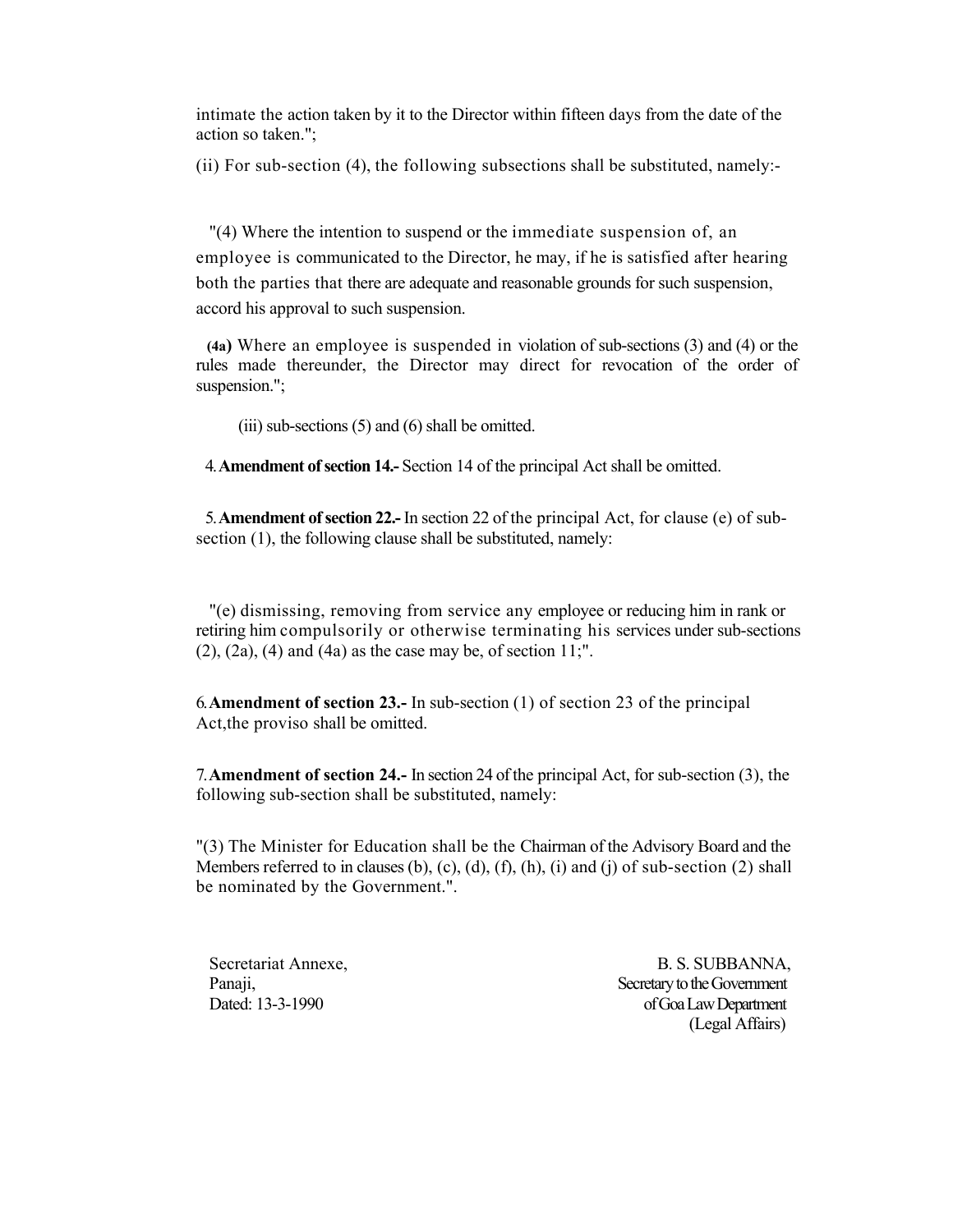#### **Notification**

#### 7/15/98/LA

 The Goa School Education (Amendment) Act, 1998 (Goa Act 22 of 1998), which has been passed by the Legislative Assembly of Goa on 23-7-1998 and assented to by the Governor of Goa on 29-8-1998, is hereby published for general information, of, the public.

P V Kadnekar, Law Secretary. Panaji, 1st September, 1998. The Goa School Education (Amendment) Act, 1998

(Goa Act 22of 1998) [29-8-1998]

AN

ACT

further to amend the Goa, Daman and Diu School *Education* Act, 1984. .

Be it enacted by the Legislative. Assembly of Goa in the Forty-ninth Year

of the Republic of India as follows:

 Education (Amendment) Act, 1998. 1. **Short title and commencement. -** (1) This Act may be called the Goa School

(2) It shall come into force at once.

 15 of 1985) (hereinafter referred to as the "principal Act"), for section 4, the 2.**Amendment of section 4. -** In the Goa, Daman and Diu School Education Act, 1984 (Act following shall be substituted, namely:

 enable the Government to provide for the planned development of school education in Goa, every individual, association of individuals, Society or Trust, desiring to establish a school or to open additional classes in an existing school, shall, before establishing such school or opening additional classes in an existing school, as the case may be, apply to the Director in writing in such manner and on payment of such fees **"4. Powers of Government to regulate education in schools.-(1)** With a view to as may be prescribed.

 made to him and after making such inquiries as he may think fit, permit the individual, association of individuals, Society or Trust by whom the application was made, to establish a school or open additional classes in an existing school, as the case may be, in the zone and the area applied for: (2) The Director may, after considering the particulars specified in the application

 existing in the zone or the area where the school is proposed to be established or where additional classes are proposed to be opened, are sufficient to meet the needs of that zone or the area, inform the applicants that the establishing of the school or Provided that the Director shall, if he is of the opinion that the number of schools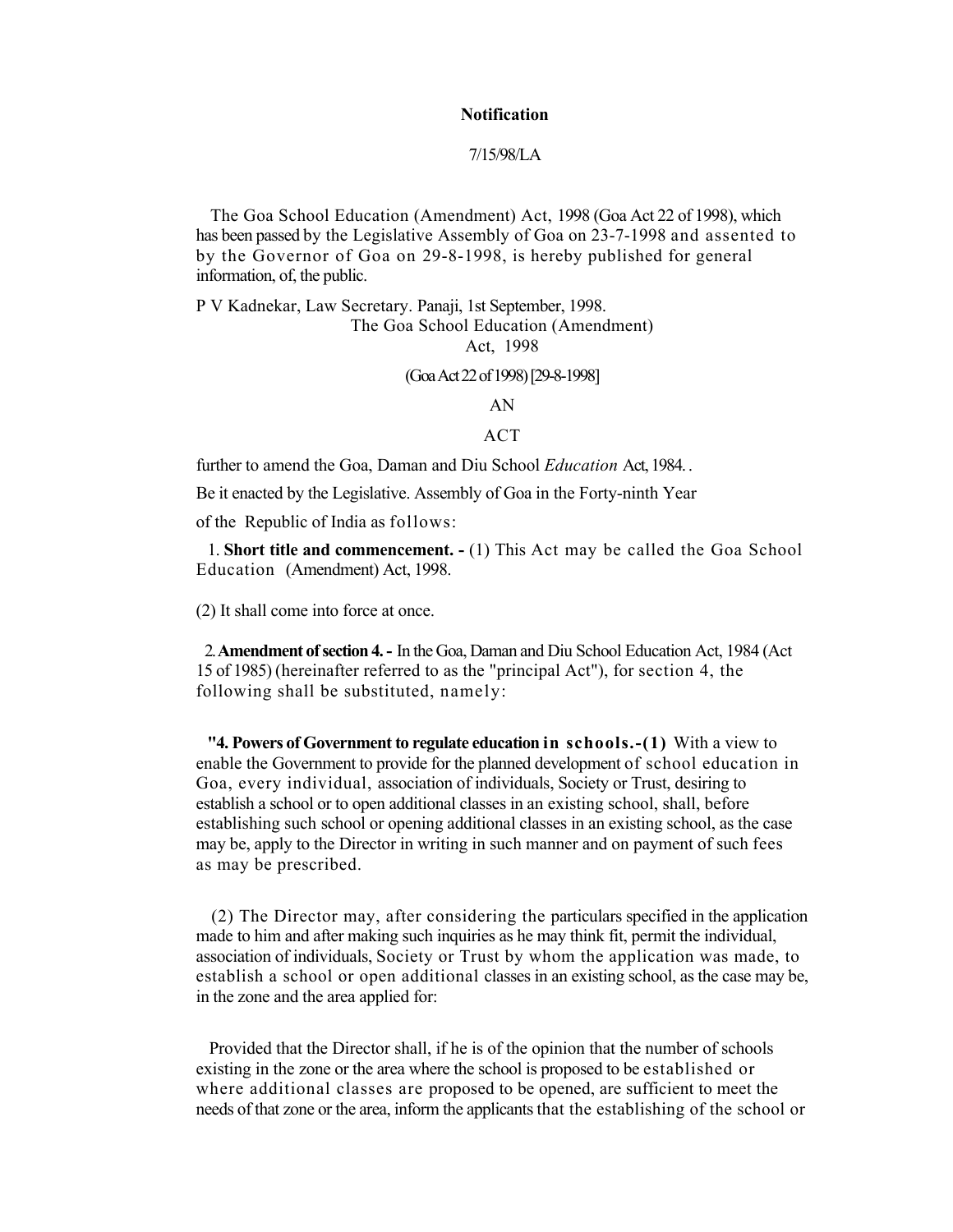opening of additional classes in the existing school, as, the case may be, in the zone or the area would not be in public interest and may indicate any other zone or area which in his opinion, needs a new school or additional classes, as the case may be, or may reject the application.

 (3) On and from the date of commencement of the Goa School Education (Amendment) Act, 1998, the establishment of a new school or the opening of a class or, section of a class or the closing down of an existing class or any section of an of the Act and the rules made thereunder and any school or class or section established or opened otherwise than in accordance with the provisions of the Act or the rules' made thereunder shall not be recognised by the appropriate authority. existing class in any existing school in the State of Goa, shall be subject to the provisions

 without the prior permission of the Director, shall on Conviction be punishable with imprisonment for a term which may extend to six months or fine which may (4) Any person or persons or the Secretary of the Society or the 'Trust, as the case may be, establishing a school, or opening additional classes in an existing school, extend to fifty thousand rupees or with both, and the school or class so established shall be closed and students re-admitted to the nearest school.".

3.**Amendment of section 18.-** In section 18 of the principal Act, after sub-section (1), the following proviso shall be inserted, namely:

 "Provided that from the 31st day of May of the year two thousand, a child who has not attained the age of six years on or before the 31st day of May of the year in which the admission of such child is sought, shall not be admitted-to class I, or an equivalent class or any class higher than class I, in a recognised school.".

 on or before 31st May of the year 1999, shall not be admitted to class I or an equivalent class or any class higher than class I in a recognised school in the year 1999.". "Provided further that a child who has not attained the age of five years and six months

4. **Amendment of section 19.-** In section 19 of the principal Act, after sub-section (3), the following shall be inserted, namely:

 or any other charges or receives any other payment beyond the prescribed limit fixed by the Director, shall be liable to imprisonment for a term which may extend to six "(4) Any person/persons or Society or Trust, as the case may be, which collects fees months or for a fine which may extend to fifty thousand rupees or with both, and fees/charges received as shall be forfeited by the Government.".

 5.**Amendment of section 23.-** In section 23 of the principal Act, after sub-section (2), the following shall be inserted, namely:

 "(3) No court shall take cognizance of an offence punishable under sub-section (4) of section 4 and sub-section (4) of section 19 of the Act, except on a complaint made by the Director or any person authorised by him in this behalf.".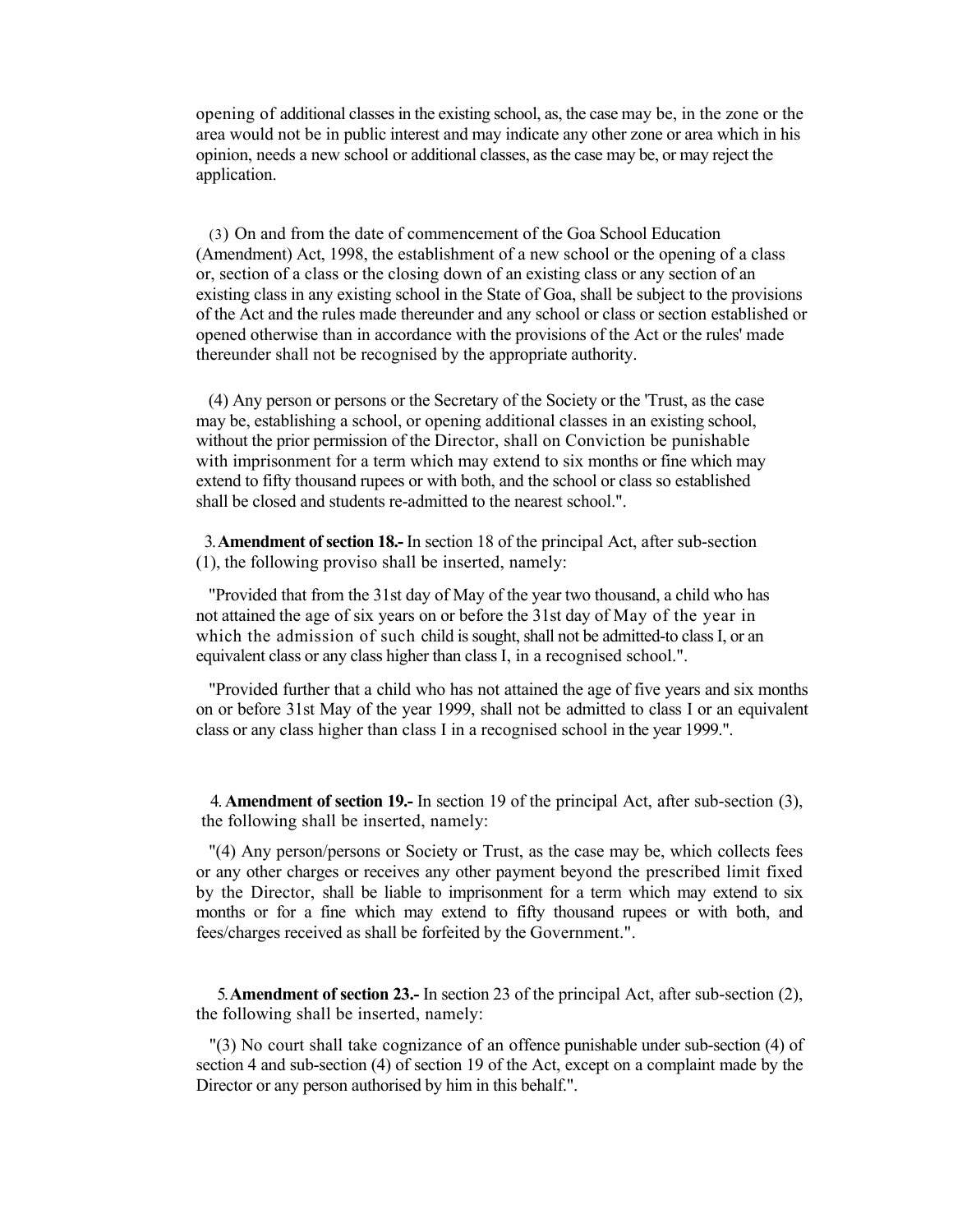Secretariat Annexe, B. S. SUBBANNA Panaji, Panaji, Secretary to the Government Dated: 1-9-1998. **Observe Access 2008 of Goa Law Department** (Legal Affairs).

 [(Published in the Official Gazette, Series I No. 22 dated 2-9-1998 (Extraordinary) No. 2)]

#### **Department of Law & Judiciary**

 $\frac{1}{2}$ 

Legal Affairs Division

#### **Notification**

7-8-99/LA

 The Goa School Education (Amendment) Act, 1999 (Goa Act 9 of 1999) which has been passed by the Legislative Assembly of Goa on 2-8-1999 and assented to by the Governor of Goa on 28-9-1999 is hereby published for general information of the public.

P V *Kadnekar,* Joint Secretary (Law).

Panaji, 5th October, 1999.

The Goa School Education (Amendment) Act, 1999

(Goa Act9 of 1999) [28-9-1999)

AN

further to amend the Goa, Daman and Diu School Education Act, 1984. ACT

--------------------

further to amend the Goa, Daman *and* Diu School *Education* Act, 1984.<br>Be it enacted by the Legislative Assembly of Goa in the Fiftieth Year of the Republic of India as follows:

 1. Short title and commecement.- (1) This Act may be called the Goa School Education (Amendment) Act, 1999.

(2) It shall come into force at once.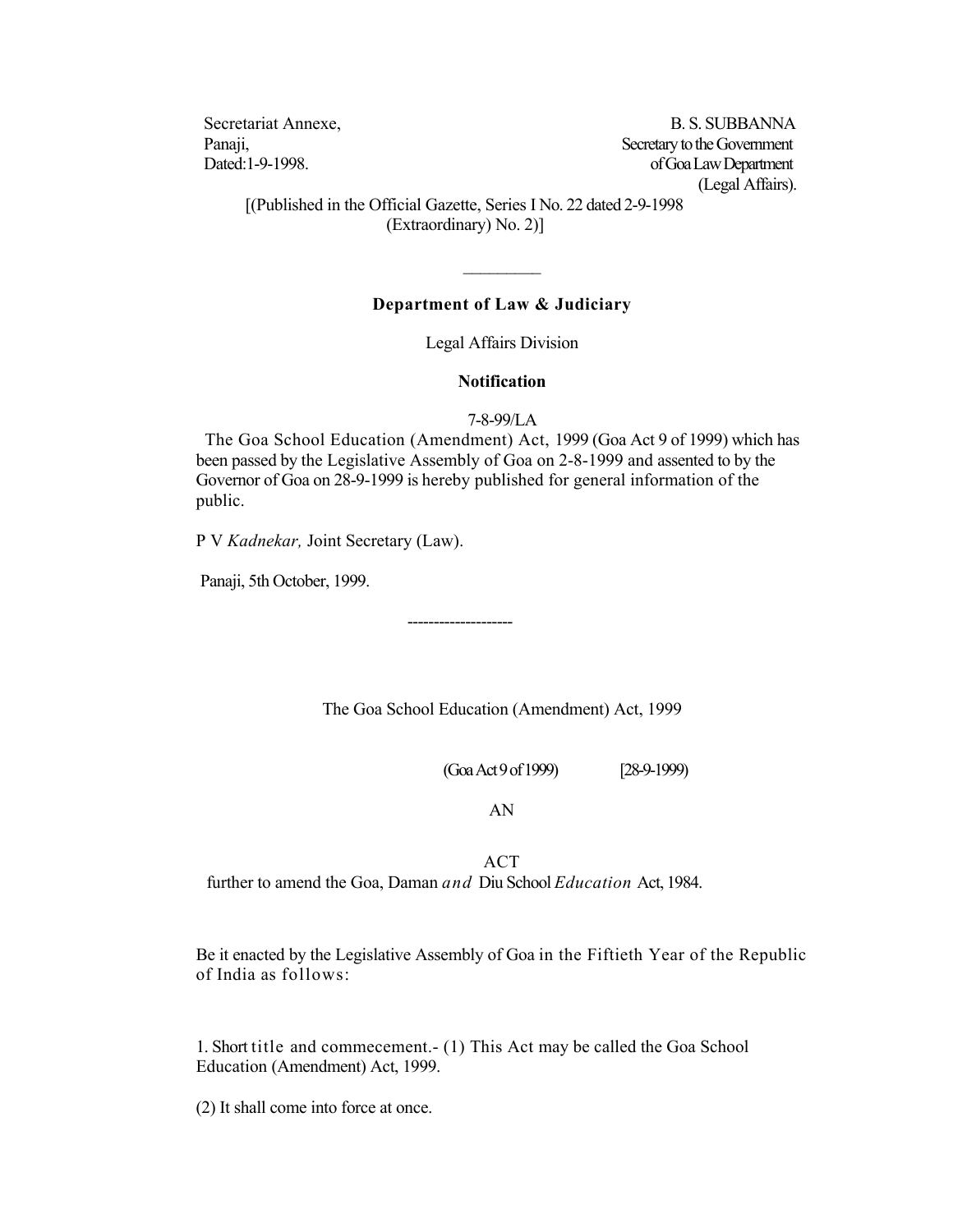2. Amendment *of section 18.-* In section 18 of the Goa, Daman and Diu School Education Act, 1984 Act 15 of 1985).

 day of September" shall be substituted: (i) in sub-section (1), for the expression "1st day of June". the expression "5th

(ii) in the first proviso, for the expression,-

 of the year two thousand and one" shall be substituted; (a) "31st day of May of the year two thousand" the expression "5th day of September

(b) "31st day of May", the expression "5th day of September" shall be substituted; (iii) second proviso shall be omitted.

Dated: 5-1-1999 Secretariat Annexe, B. S. SUBBANNA, . Panaji. Secretary to the secretary to the secretary to the secretary to the secretary to the secretary to the secretary to the secretary to the secretary to the secretary to the secretary to the secretary to the secretary Government of Goa Law Department (Legal Affairs).

> (Published in the Official Gazette (Extraordinary) Series I No. 28 dated 7-10-1999).

#### **Notification**

#### 7/30/2000/L

 has been passed by the Legislative Assembly of Goa on 26-7-2000 and assented to The Goa School Education (Amendment) Act, 2000 (Goa Act 26 of 2000), which by the Governor of Goa on 7-9-2000, is hereby published for general information of the public.

*Sharad G. Marathe,* Under Secretary (Drafting).

Panaji, 13th September, 2000.

---------------- The Goa School Education (Amendment)

> Act, 2000 (GoaAct26 of 2000) [7-9-2000] AN

#### ACT

further, to amend the Goa, Daman and Diu School Education Act, 1984.

 Be it enacted by the Legislative Assembly of Goa in the Fifty-first Year of the Republic of India as follows: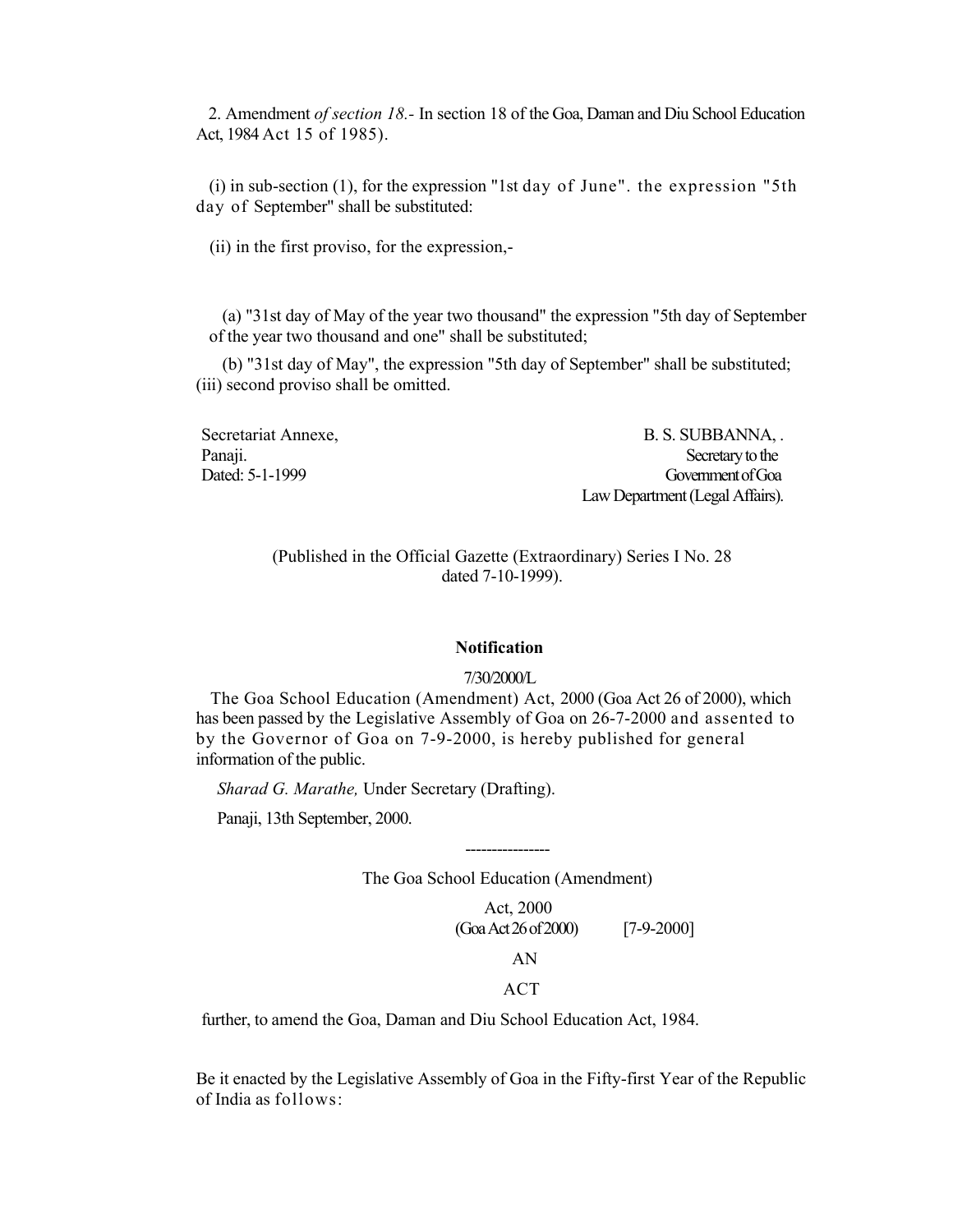1. **Short title and commencement.-** (1) This Act may be called the Goa School Education (Amendment) Act, 2000.

(2) It shall come into force at once.

 Education Act, 1984 (Act 15 of 1985) (hereinafter referred to as the "'principal Act"), for clause (u), the following shall be substituted, namely: 2.**Amendment of section 2.-** In section 2 of the Goa, Daman and Diu School

 "(u) "school" includes a pre-primary, primary, high school and higher secondary school, and also includes any other institution which imparts education or training below the degree level, but does not include an institution which imparts technical education;".

3.**Amendment of section 5.-** In section 5 of the principal Act, after sub-section (5), the following sub-section shall be inserted, namely:

 "(6) The prescribed authority may, by order, grant recognition to any school which had not obtained recognition earlier for any genuine reasons if the school satisfies the conditions specified in the proviso to sub-section (1) and makes an application in the prescribed form and in the prescribed manner for recognition:".

4. **Amendment of section 18.-** In sub-section (1) of section 18 of the principal Act, (i) for the existing proviso, the following proviso shall be substituted, namely:-

 "Provided that a child who has not attained the age of five years on or before the 1st day of June of the year two thousand and one, shall not be admitted to class I, or an equivalent class or any class higher than class I in a recognised school in the year two thousand and one:";

(i) after the proviso, the following provisos shall be inserted, namely:

 equivalent class or any class higher than class I, in a recognised school in the year two "Provided further that from the 1st day of June of the year two thousand, and two, a child who has not attained the age of five years and six months, on or before the 1st day of June of the year two thousand and two, shall not be admitted to class I, or an thousand and two:

Provided also that from the 1st day of June of the year two thousand and three, a child who has not attained the age of six years on or before the 1st day of June of the year in which the admission of such child is sought, shall not be admitted to class I, or an equivalent class or any class higher than class I, in a recognised school.".

5. Insertion of new section 29 A.- After section 29 of the principal Act, the following new section shall be inserted, namely :